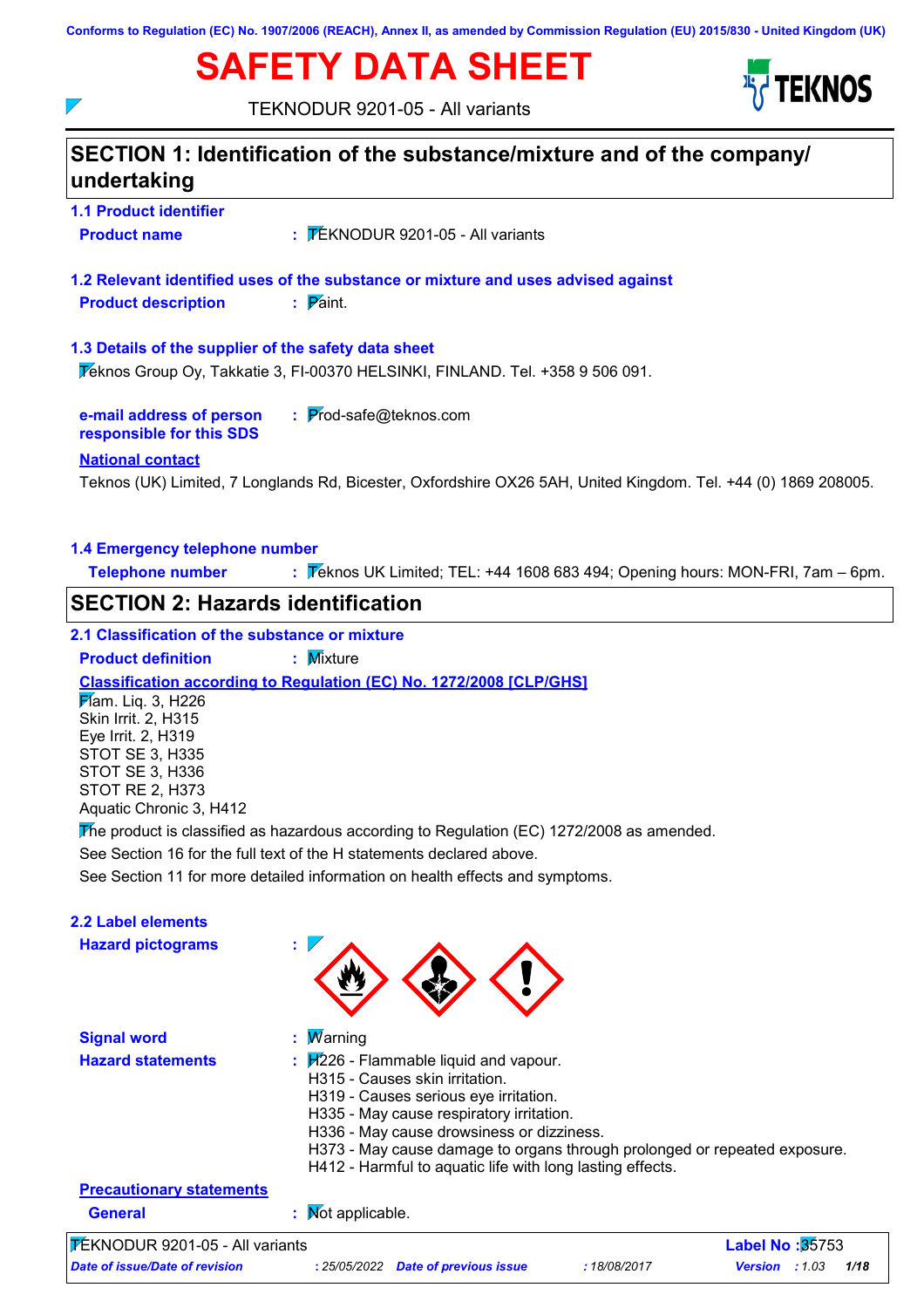# **SECTION 2: Hazards identification**

| <b>Prevention</b>                                                                                                                                               | $\therefore$ $\mathbb{P}280$ - Wear protective gloves. Wear eye or face protection.<br>P210 - Keep away from heat, hot surfaces, sparks, open flames and other ignition<br>sources. No smoking.<br>P260 - Do not breathe vapour. |
|-----------------------------------------------------------------------------------------------------------------------------------------------------------------|----------------------------------------------------------------------------------------------------------------------------------------------------------------------------------------------------------------------------------|
| <b>Response</b>                                                                                                                                                 | $\therefore$ $\mathbb{P}314$ - Get medical advice/attention if you feel unwell.                                                                                                                                                  |
| <b>Storage</b>                                                                                                                                                  | $\frac{1}{2}$ $\mathbb{P}$ 403 + P233 - Store in a well-ventilated place. Keep container tightly closed.                                                                                                                         |
| <b>Disposal</b>                                                                                                                                                 | <b>P501</b> - Dispose of contents and container in accordance with all local, regional,<br>national and international regulations.                                                                                               |
| <b>Hazardous ingredients</b>                                                                                                                                    | : Xylene<br>n-Butyl acetate<br>Solvent naphtha (petroleum), light aromatic<br>Hydrocarbons, C10, Aromatics, <1% Naphthalene                                                                                                      |
| <b>Supplemental label</b><br>elements                                                                                                                           | : $M$ arning! Contains 2,3-epoxypropyl neodecanoat. May produce an allergic reaction.<br>Hazardous respirable droplets may be formed when sprayed. Do not breathe spray<br>or mist.                                              |
| <b>Annex XVII - Restrictions</b><br>on the manufacture,<br>placing on the market and<br>use of certain dangerous<br>substances, mixtures and<br><b>articles</b> |                                                                                                                                                                                                                                  |
| <b>2.3 Other hazards</b>                                                                                                                                        |                                                                                                                                                                                                                                  |

**Other hazards which do : not result in classification**

: Mone known.

### **SECTION 3: Composition/information on ingredients**

| <b>Product/ingredient name</b>                 | <b>Identifiers</b>                                                                      | $\frac{9}{6}$ | <b>Regulation (EC) No.</b><br>1272/2008 [CLP]                                                                                                                                                              | <b>Type</b> |
|------------------------------------------------|-----------------------------------------------------------------------------------------|---------------|------------------------------------------------------------------------------------------------------------------------------------------------------------------------------------------------------------|-------------|
| <b>X</b> ylene                                 | REACH #:<br>01-2119488216-32<br>EC: 215-535-7<br>CAS: 1330-20-7<br>Index: 601-022-00-9  | $≥10 - 25$    | Flam. Liq. 3, H226<br>Acute Tox. 4, H312<br>Acute Tox. 4, H332<br>Skin Irrit. 2, H315<br>Eye Irrit. 2, H319<br><b>STOT SE 3, H335</b><br><b>STOT RE 2, H373</b><br>(oral, inhalation)<br>Asp. Tox. 1, H304 | [1] [2]     |
| n-Butyl acetate                                | REACH #:<br>01-2119485493-29<br>EC: 204-658-1<br>CAS: 123-86-4<br>Index: 607-025-00-1   | $≤10$         | Flam. Liq. 3, H226<br>STOT SE 3, H336<br><b>EUH066</b>                                                                                                                                                     | [1] [2]     |
| Solvent naphtha (petroleum), light<br>aromatic | REACH #:<br>01-2119455851-35<br>EC: 265-199-0<br>CAS: 64742-95-6<br>Index: 649-356-00-4 | $≤10$         | Flam. Liq. 3, H226<br><b>STOT SE 3, H335</b><br><b>STOT SE 3, H336</b><br>Asp. Tox. 1, H304<br>Aquatic Chronic 2,<br>H411<br><b>EUH066</b>                                                                 | $[1]$       |
| titanium dioxide                               | REACH #:<br>01-2119489379-17<br>EC: 236-675-5<br>CAS: 13463-67-7                        | $\leq 5$      | Carc. 2, H351<br>(inhalation)                                                                                                                                                                              | $[1] [^*]$  |
| Ethylbenzene                                   | REACH #:<br>01-2119489370-35<br>EC: 202-849-4<br>CAS: 100-41-4<br>Index: 601-023-00-4   | $\leq 5$      | Flam. Liq. 2, H225<br>Acute Tox. 4, H332<br><b>STOT RE 2, H373</b><br>(hearing organs) (oral,<br>inhalation)<br>Asp. Tox. 1, H304                                                                          | [1] [2]     |
| <b>TEKNODUR 9201-05 - All variants</b>         |                                                                                         |               | Label No: 35753                                                                                                                                                                                            |             |
| <b>Date of issue/Date of revision</b>          | : 25/05/2022 Date of previous issue                                                     | :18/08/2017   | Version : 1.03                                                                                                                                                                                             | 2/18        |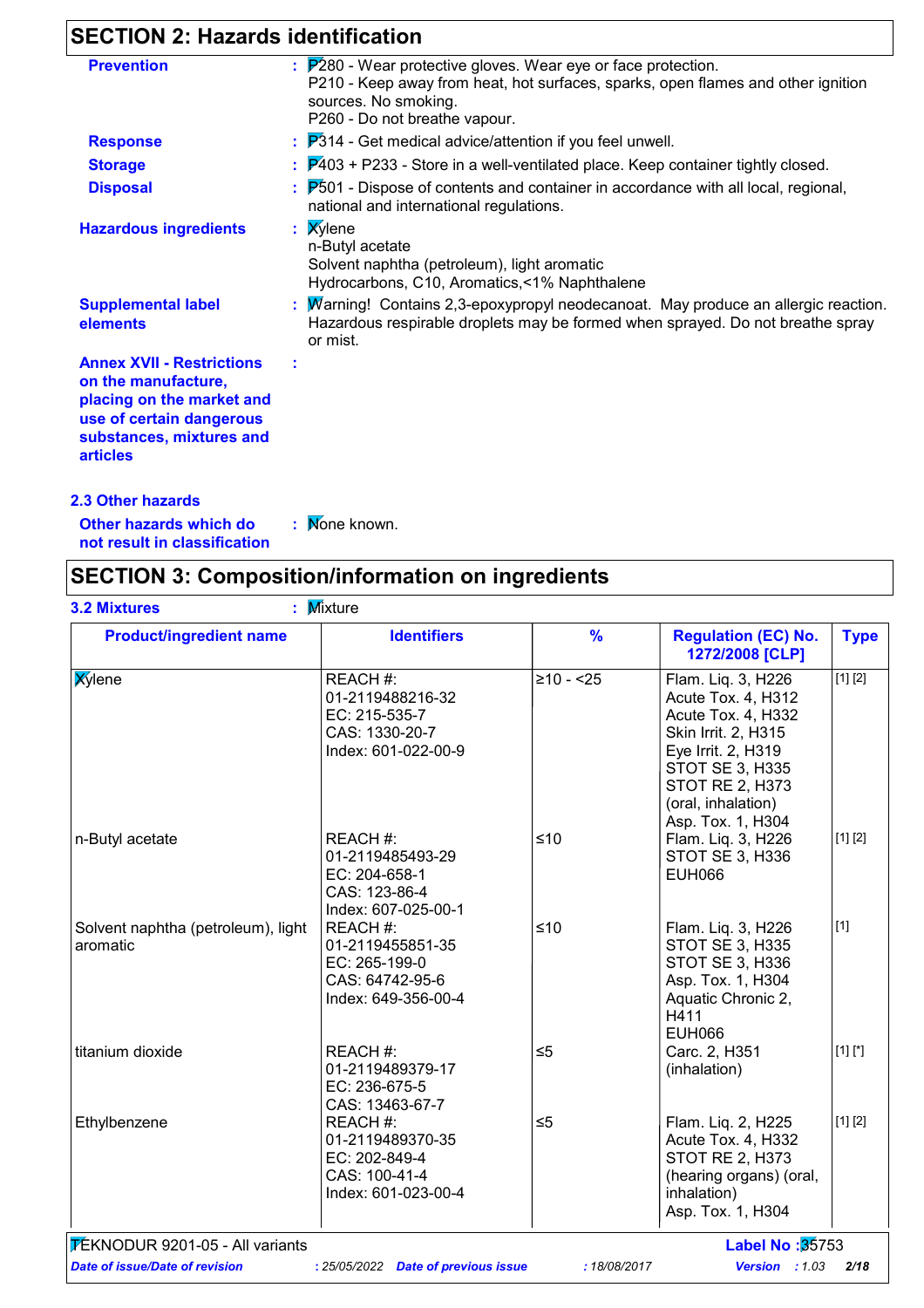| <b>SECTION 3: Composition/information on ingredients</b> |                                                                                       |          |                                                                                                                               |         |
|----------------------------------------------------------|---------------------------------------------------------------------------------------|----------|-------------------------------------------------------------------------------------------------------------------------------|---------|
| Hydrocarbons, C10, Aromatics,<br><1% Naphthalene         | REACH #:<br>01-2119463583-34<br>EC: 918-811-1                                         | $\leq 5$ | STOT SE 3, H336<br>Asp. Tox. 1, H304<br>Aquatic Chronic 2,<br>H411<br>EUH066                                                  | $[1]$   |
| 2-Methoxy-1-methylethyl acetate                          | REACH #:<br>01-2119475791-29<br>EC: 203-603-9<br>CAS: 108-65-6<br>Index: 607-195-00-7 | ≤3       | Flam. Liq. 3, H226<br>STOT SE 3, H336                                                                                         | [1] [2] |
| Toluene                                                  | REACH #:<br>01-2119471310-51<br>EC: 203-625-9<br>CAS: 108-88-3<br>Index: 601-021-00-3 | $≤0.3$   | Flam. Liq. 2, H225<br>Skin Irrit. 2, H315<br>Repr. 2, H361d<br>STOT SE 3, H336<br><b>STOT RE 2, H373</b><br>Asp. Tox. 1, H304 | [1] [2] |
| 2,3-epoxypropyl neodecanoat                              | REACH #:<br>01-2119431597-33<br>EC: 247-979-2<br>CAS: 26761-45-5                      | $≤0.3$   | <b>Skin Sens. 1, H317</b><br>Muta. 2, H341<br>Aquatic Chronic 2,<br>H411                                                      | $[1]$   |
|                                                          |                                                                                       |          | See Section 16 for<br>the full text of the H<br>statements declared<br>above.                                                 |         |

There are no additional ingredients present which, within the current knowledge of the supplier and in the concentrations applicable, are classified as hazardous to health or the environment, are PBTs, vPvBs or Substances of equivalent concern, or have been assigned a workplace exposure limit and hence require reporting in this section.

**Type** 

 $\boxed{1}$  Substance classified with a health or environmental hazard

[2] Substance with a workplace exposure limit

[3] Substance meets the criteria for PBT according to Regulation (EC) No. 1907/2006, Annex XIII

[4] Substance meets the criteria for vPvB according to Regulation (EC) No. 1907/2006, Annex XIII

[5] Substance of equivalent concern

 $\overline{60}$  Additional disclosure due to company policy

 $\vec{r}$ ] The classification as a carcinogen by inhalation applies only to mixtures placed on the market in powder form containing 1% or more of titanium dioxide particles with diameter ≤ 10 μm not bound within a matrix.

Occupational exposure limits, if available, are listed in Section 8.

### **SECTION 4: First aid measures**

#### **4.1 Description of first aid measures**

| <b>Eye contact</b>  | : Immediately flush eyes with plenty of water, occasionally lifting the upper and lower<br>eyelids. Check for and remove any contact lenses. Continue to rinse for at least 10<br>minutes. Get medical attention.                                                                                                                                                                                                                                                                                                                                                                                                                                                                                                                                                                                                                                                                                                                         |
|---------------------|-------------------------------------------------------------------------------------------------------------------------------------------------------------------------------------------------------------------------------------------------------------------------------------------------------------------------------------------------------------------------------------------------------------------------------------------------------------------------------------------------------------------------------------------------------------------------------------------------------------------------------------------------------------------------------------------------------------------------------------------------------------------------------------------------------------------------------------------------------------------------------------------------------------------------------------------|
| <b>Inhalation</b>   | <b>Example 2</b> : <b>Remove victim to fresh air and keep at rest in a position comfortable for breathing.</b><br>If it is suspected that fumes are still present, the rescuer should wear an appropriate<br>mask or self-contained breathing apparatus. If not breathing, if breathing is irregular<br>or if respiratory arrest occurs, provide artificial respiration or oxygen by trained<br>personnel. It may be dangerous to the person providing aid to give mouth-to-mouth<br>resuscitation. Get medical attention. If necessary, call a poison center or physician.<br>If unconscious, place in recovery position and get medical attention immediately.<br>Maintain an open airway. Loosen tight clothing such as a collar, tie, belt or<br>waistband. In case of inhalation of decomposition products in a fire, symptoms may<br>be delayed. The exposed person may need to be kept under medical surveillance<br>for 48 hours. |
| <b>Skin contact</b> | : Flush contaminated skin with plenty of water. Remove contaminated clothing and<br>shoes. Continue to rinse for at least 10 minutes. Get medical attention. Wash<br>clothing before reuse. Clean shoes thoroughly before reuse.                                                                                                                                                                                                                                                                                                                                                                                                                                                                                                                                                                                                                                                                                                          |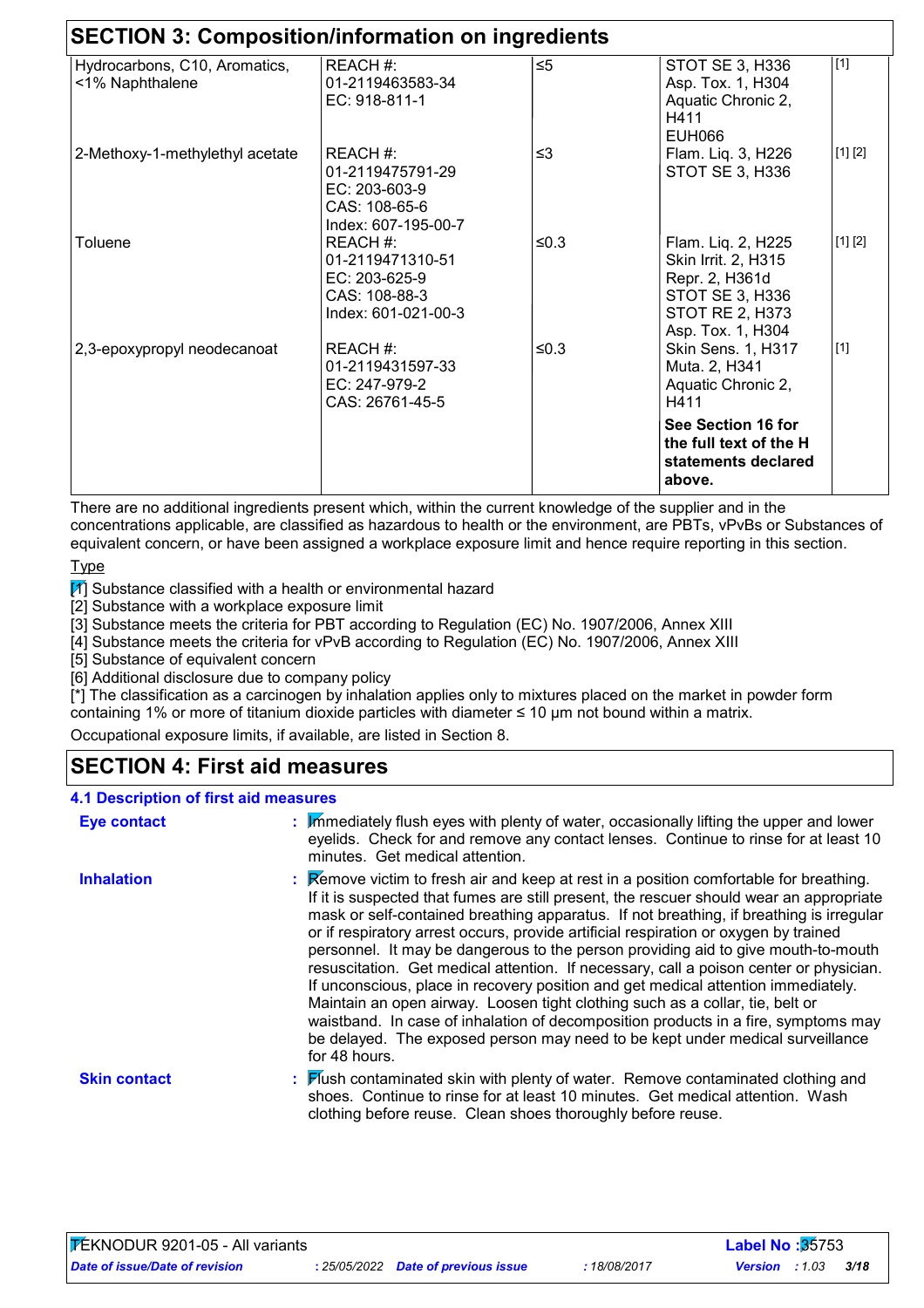### **SECTION 4: First aid measures**

| <b>Ingestion</b>                  | : $M$ ash out mouth with water. Remove dentures if any. If material has been<br>swallowed and the exposed person is conscious, give small quantities of water to<br>drink. Stop if the exposed person feels sick as vomiting may be dangerous. Do not<br>induce vomiting unless directed to do so by medical personnel. If vomiting occurs,<br>the head should be kept low so that vomit does not enter the lungs. Get medical<br>attention. If necessary, call a poison center or physician. Never give anything by<br>mouth to an unconscious person. If unconscious, place in recovery position and get<br>medical attention immediately. Maintain an open airway. Loosen tight clothing such<br>as a collar, tie, belt or waistband. |
|-----------------------------------|------------------------------------------------------------------------------------------------------------------------------------------------------------------------------------------------------------------------------------------------------------------------------------------------------------------------------------------------------------------------------------------------------------------------------------------------------------------------------------------------------------------------------------------------------------------------------------------------------------------------------------------------------------------------------------------------------------------------------------------|
| <b>Protection of first-aiders</b> | : No action shall be taken involving any personal risk or without suitable training. If it<br>is suspected that fumes are still present, the rescuer should wear an appropriate<br>mask or self-contained breathing apparatus. It may be dangerous to the person                                                                                                                                                                                                                                                                                                                                                                                                                                                                         |

providing aid to give mouth-to-mouth resuscitation.

### **4.2 Most important symptoms and effects, both acute and delayed**

**Over-exposure signs/symptoms**

| <b>Eye contact</b>  | $\therefore$ Adverse symptoms may include the following:<br>pain or irritation<br>watering<br>redness                                                                                                |
|---------------------|------------------------------------------------------------------------------------------------------------------------------------------------------------------------------------------------------|
| <b>Inhalation</b>   | $\therefore$ Adverse symptoms may include the following:<br>respiratory tract irritation<br>coughing<br>nausea or vomiting<br>headache<br>drowsiness/fatigue<br>dizziness/vertigo<br>unconsciousness |
| <b>Skin contact</b> | $\mathbf{R}$ <i>Adverse symptoms may include the following:</i><br>irritation<br>redness                                                                                                             |
| <b>Ingestion</b>    | : Mo specific data.                                                                                                                                                                                  |

#### **4.3 Indication of any immediate medical attention and special treatment needed**

| <b>Notes to physician</b>  | $\mathbb{R}$ Trues are of inhalation of decomposition products in a fire, symptoms may be delayed.<br>The exposed person may need to be kept under medical surveillance for 48 hours. |
|----------------------------|---------------------------------------------------------------------------------------------------------------------------------------------------------------------------------------|
| <b>Specific treatments</b> | : Mo specific treatment.                                                                                                                                                              |

# **SECTION 5: Firefighting measures**

| 5.1 Extinguishing media                         |                                                                                                                                                                                                                                                                                                                                                                                                                                    |
|-------------------------------------------------|------------------------------------------------------------------------------------------------------------------------------------------------------------------------------------------------------------------------------------------------------------------------------------------------------------------------------------------------------------------------------------------------------------------------------------|
| <b>Suitable extinguishing</b><br>media          | : $\mathbb{V}$ se dry chemical, $CO2$ , water spray (fog) or foam.                                                                                                                                                                                                                                                                                                                                                                 |
| <b>Unsuitable extinguishing</b><br>media        | $\mathbf{E}$ $\mathbf{D}$ o not use water jet.                                                                                                                                                                                                                                                                                                                                                                                     |
|                                                 | 5.2 Special hazards arising from the substance or mixture                                                                                                                                                                                                                                                                                                                                                                          |
| <b>Hazards from the</b><br>substance or mixture | : Flammable liquid and vapour. Runoff to sewer may create fire or explosion hazard.<br>In a fire or if heated, a pressure increase will occur and the container may burst, with<br>the risk of a subsequent explosion. This material is harmful to aquatic life with long<br>lasting effects. Fire water contaminated with this material must be contained and<br>prevented from being discharged to any waterway, sewer or drain. |
| <b>Hazardous combustion</b><br><b>products</b>  | : In a fire, decomposition may produce toxic gases/fumes.                                                                                                                                                                                                                                                                                                                                                                          |

### **5.3 Advice for firefighters**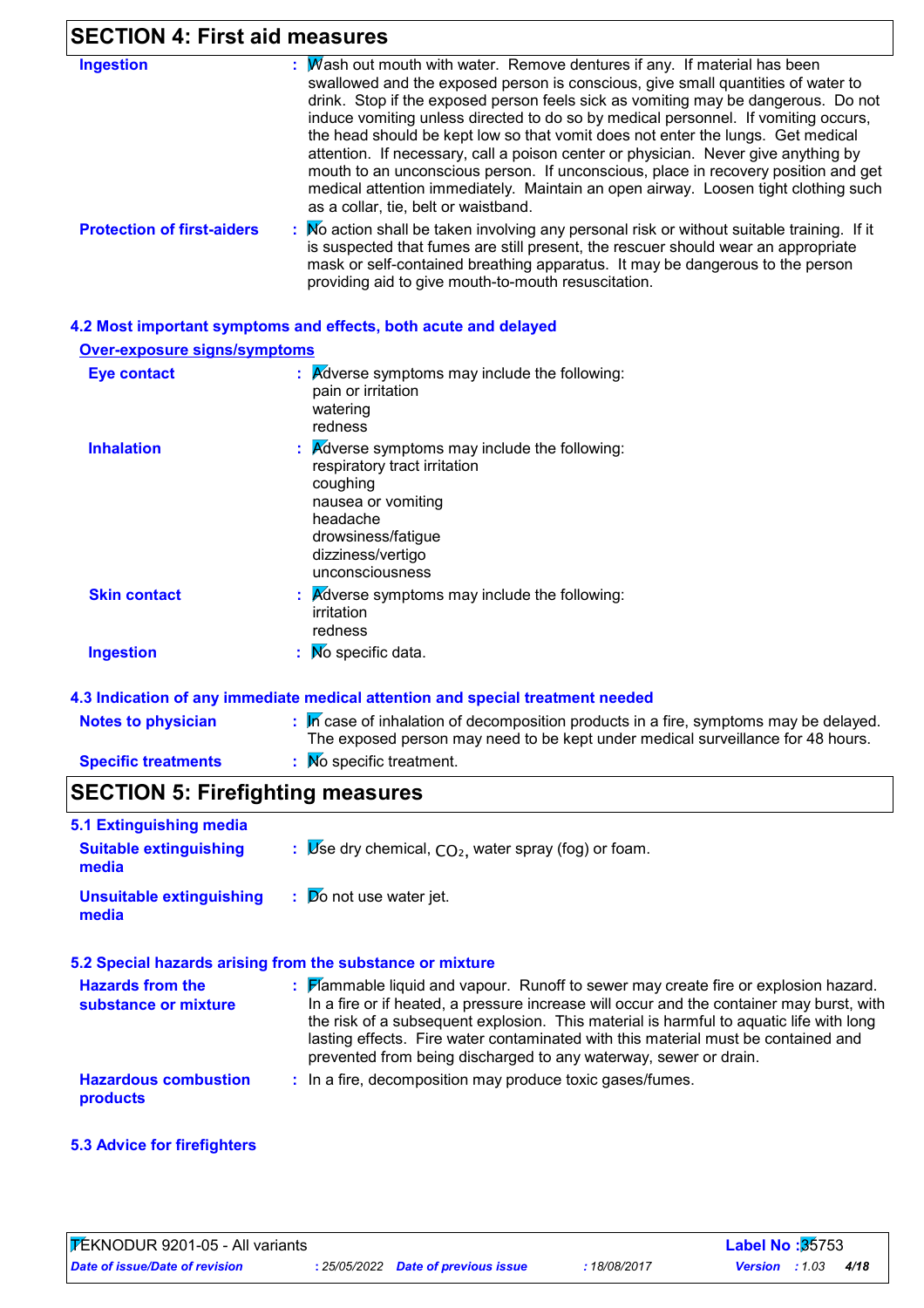### **SECTION 5: Firefighting measures**

| <b>Special protective actions</b><br>for fire-fighters   | <b>Promptly isolate the scene by removing all persons from the vicinity of the incident if</b><br>there is a fire. No action shall be taken involving any personal risk or without<br>suitable training. Move containers from fire area if this can be done without risk.<br>Use water spray to keep fire-exposed containers cool.                                    |
|----------------------------------------------------------|-----------------------------------------------------------------------------------------------------------------------------------------------------------------------------------------------------------------------------------------------------------------------------------------------------------------------------------------------------------------------|
| <b>Special protective</b><br>equipment for fire-fighters | : Fire-fighters should wear appropriate protective equipment and self-contained<br>breathing apparatus (SCBA) with a full face-piece operated in positive pressure<br>mode. Clothing for fire-fighters (including helmets, protective boots and gloves)<br>conforming to European standard EN 469 will provide a basic level of protection for<br>chemical incidents. |

### **SECTION 6: Accidental release measures**

**6.1 Personal precautions, protective equipment and emergency procedures**

| For non-emergency<br>personnel | : No action shall be taken involving any personal risk or without suitable training.<br>Evacuate surrounding areas. Keep unnecessary and unprotected personnel from<br>entering. Do not touch or walk through spilt material. Shut off all ignition sources.<br>No flares, smoking or flames in hazard area. Avoid breathing vapour or mist.<br>Provide adequate ventilation. Wear appropriate respirator when ventilation is<br>inadequate. Put on appropriate personal protective equipment. |
|--------------------------------|------------------------------------------------------------------------------------------------------------------------------------------------------------------------------------------------------------------------------------------------------------------------------------------------------------------------------------------------------------------------------------------------------------------------------------------------------------------------------------------------|
| For emergency responders :     | If specialised clothing is required to deal with the spillage, take note of any<br>information in Section 8 on suitable and unsuitable materials. See also the                                                                                                                                                                                                                                                                                                                                 |

information in "For non-emergency personnel".

**6.2 Environmental precautions** Avoid dispersal of spilt material and runoff and contact with soil, waterways, drains **:** and sewers. Inform the relevant authorities if the product has caused environmental pollution (sewers, waterways, soil or air). Water polluting material. May be harmful to the environment if released in large quantities.

#### **6.3 Methods and material for containment and cleaning up**

| <b>Small spill</b>                               | : Stop leak if without risk. Move containers from spill area. Use spark-proof tools and<br>explosion-proof equipment. Dilute with water and mop up if water-soluble.<br>Alternatively, or if water-insoluble, absorb with an inert dry material and place in an<br>appropriate waste disposal container. Dispose of via a licensed waste disposal<br>contractor.                                                                                                                                                                                                                                                                                           |
|--------------------------------------------------|------------------------------------------------------------------------------------------------------------------------------------------------------------------------------------------------------------------------------------------------------------------------------------------------------------------------------------------------------------------------------------------------------------------------------------------------------------------------------------------------------------------------------------------------------------------------------------------------------------------------------------------------------------|
| <b>Large spill</b>                               | : Stop leak if without risk. Move containers from spill area. Use spark-proof tools and<br>explosion-proof equipment. Approach the release from upwind. Prevent entry into<br>sewers, water courses, basements or confined areas. Wash spillages into an<br>effluent treatment plant or proceed as follows. Contain and collect spillage with non-<br>combustible, absorbent material e.g. sand, earth, vermiculite or diatomaceous earth<br>and place in container for disposal according to local regulations. Dispose of via a<br>licensed waste disposal contractor. Contaminated absorbent material may pose the<br>same hazard as the spilt product. |
| <b>6.4 Reference to other</b><br><b>sections</b> | : See Section 1 for emergency contact information.<br>See Section 8 for information on appropriate personal protective equipment.<br>See Section 13 for additional waste treatment information.                                                                                                                                                                                                                                                                                                                                                                                                                                                            |

### **SECTION 7: Handling and storage**

The information in this section contains generic advice and guidance. The list of Identified Uses in Section 1 should be consulted for any available use-specific information provided in the Exposure Scenario(s).

#### **7.1 Precautions for safe handling**

| <b>Protective measures</b> | <b>Put on appropriate personal protective equipment (see Section 8). Do not breathe</b><br>vapour or mist. Do not ingest. Avoid contact with eyes, skin and clothing. Avoid<br>release to the environment. Use only with adequate ventilation. Wear appropriate<br>respirator when ventilation is inadequate. Do not enter storage areas and confined<br>spaces unless adequately ventilated. Keep in the original container or an approved<br>alternative made from a compatible material, kept tightly closed when not in use.<br>Store and use away from heat, sparks, open flame or any other ignition source. Use<br>explosion-proof electrical (ventilating, lighting and material handling) equipment.<br>Use only non-sparking tools. Take precautionary measures against electrostatic<br>discharges. Empty containers retain product residue and can be hazardous. Do not |
|----------------------------|-------------------------------------------------------------------------------------------------------------------------------------------------------------------------------------------------------------------------------------------------------------------------------------------------------------------------------------------------------------------------------------------------------------------------------------------------------------------------------------------------------------------------------------------------------------------------------------------------------------------------------------------------------------------------------------------------------------------------------------------------------------------------------------------------------------------------------------------------------------------------------------|
|                            | reuse container.                                                                                                                                                                                                                                                                                                                                                                                                                                                                                                                                                                                                                                                                                                                                                                                                                                                                    |

| FEKNODUR 9201-05 - All variants |                                     |              | <b>Label No :3</b> 5753 |      |  |
|---------------------------------|-------------------------------------|--------------|-------------------------|------|--|
| Date of issue/Date of revision  | : 25/05/2022 Date of previous issue | : 18/08/2017 | <b>Version</b> : 1.03   | 5/18 |  |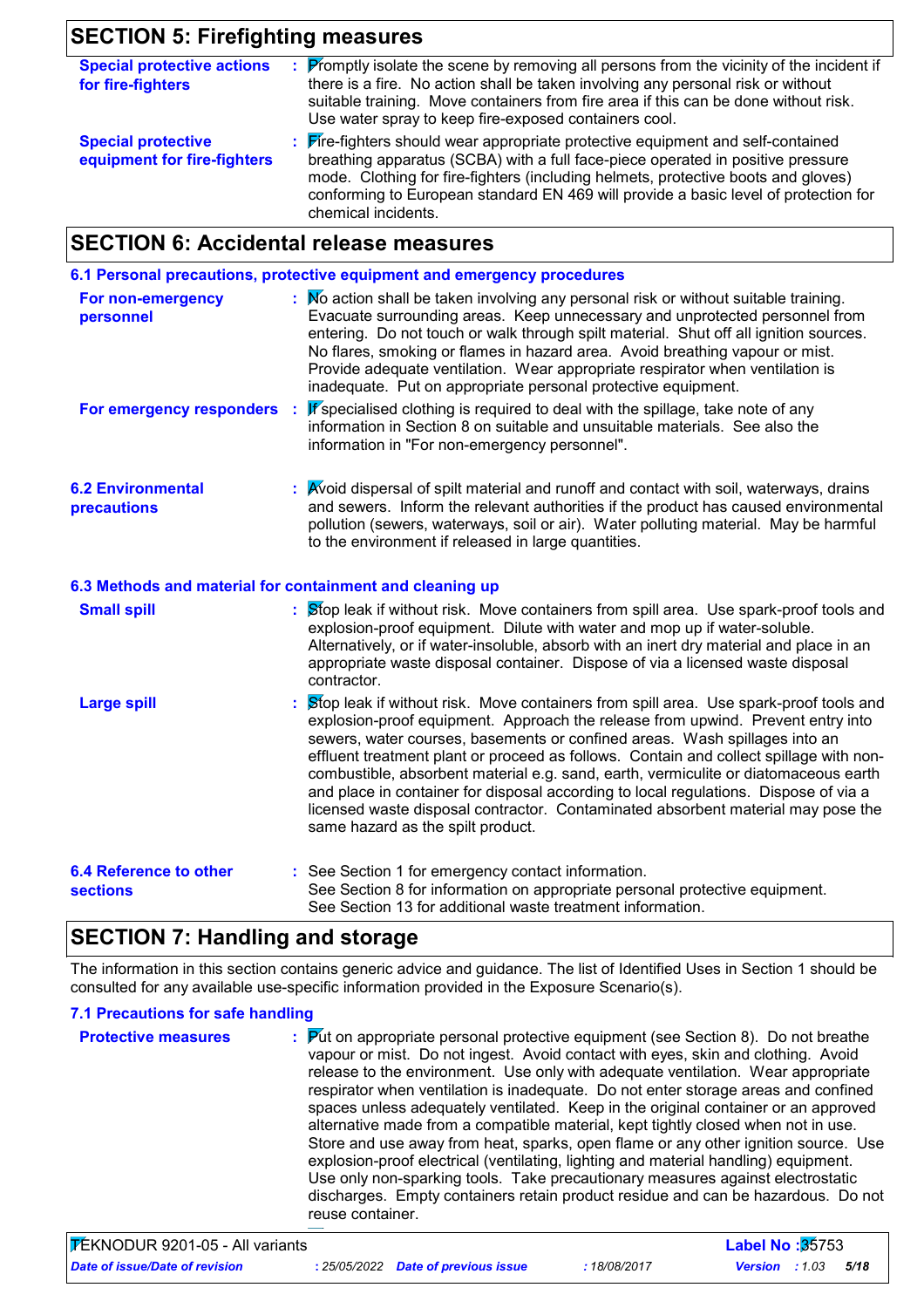### **SECTION 7: Handling and storage**

| <b>Advice on general</b> | : Eating, drinking and smoking should be prohibited in areas where this material is |
|--------------------------|-------------------------------------------------------------------------------------|
| occupational hygiene     | handled, stored and processed. Workers should wash hands and face before            |
|                          | eating, drinking and smoking. Remove contaminated clothing and protective           |
|                          | equipment before entering eating areas. See also Section 8 for additional           |
|                          | information on hygiene measures.                                                    |

### **7.2 Conditions for safe storage, including any incompatibilities**

Store in accordance with local regulations. Store in a segregated and approved area. Store in original container protected from direct sunlight in a dry, cool and well-ventilated area, away from incompatible materials (see Section 10) and food and drink. Eliminate all ignition sources. Separate from oxidising materials. Keep container tightly closed and sealed until ready for use. Containers that have been opened must be carefully resealed and kept upright to prevent leakage. Do not store in unlabelled containers. Use appropriate containment to avoid environmental contamination.

#### **Seveso Directive - Reporting thresholds (in tonnes)**

|--|

| <b>Category</b> | <b>threshold</b> | Notification and MAPP Safety report threshold |
|-----------------|------------------|-----------------------------------------------|
| IP5c            | 5000             | 50000                                         |

### **7.3 Specific end use(s)**

**Recommendations :**  $\overline{\mathsf{N}}$ ot available.

**Industrial sector specific : solutions**

### : Mot available.

### **SECTION 8: Exposure controls/personal protection**

 $\overline{\text{F}}$ he information in this section contains generic advice and guidance. Information is provided based on typical anticipated uses of the product. Additional measures might be required for bulk handling or other uses that could significantly increase worker exposure or environmental releases.

#### **8.1 Control parameters**

#### **Occupational exposure limits** Xylene **EH40/2005 WELs (United Kingdom (UK), 1/2020). Absorbed through skin.** STEL: 441 mg/m<sup>3</sup> 15 minutes. TWA: 50 ppm 8 hours. TWA:  $220 \text{ mg/m}^3$  8 hours. STEL: 100 ppm 15 minutes. n-Butyl acetate **EH40/2005 WELs (United Kingdom (UK), 1/2020).** STEL: 966 mg/m<sup>3</sup> 15 minutes. STEL: 200 ppm 15 minutes. TWA:  $724 \text{ mg/m}^3$  8 hours. TWA: 150 ppm 8 hours. Ethylbenzene **EH40/2005 WELs (United Kingdom (UK), 1/2020). Absorbed through skin.**  $STEL: 552$  mg/m $3$  15 minutes. STEL: 125 ppm 15 minutes. TWA: 100 ppm 8 hours. TWA:  $441$  mg/m<sup>3</sup> 8 hours. 2-Methoxy-1-methylethyl acetate **EH40/2005 WELs (United Kingdom (UK), 1/2020). Absorbed through skin.** STEL: 548 mg/m<sup>3</sup> 15 minutes. TWA: 50 ppm 8 hours. TWA:  $274$  mg/m<sup>3</sup> 8 hours. STEL: 100 ppm 15 minutes. Toluene **EH40/2005 WELs (United Kingdom (UK), 1/2020). Absorbed through skin.** STEL: 384 mg/m<sup>3</sup> 15 minutes. TWA:  $191 \text{ mg/m}^3$  8 hours. TWA: 50 ppm 8 hours. STEL: 100 ppm 15 minutes.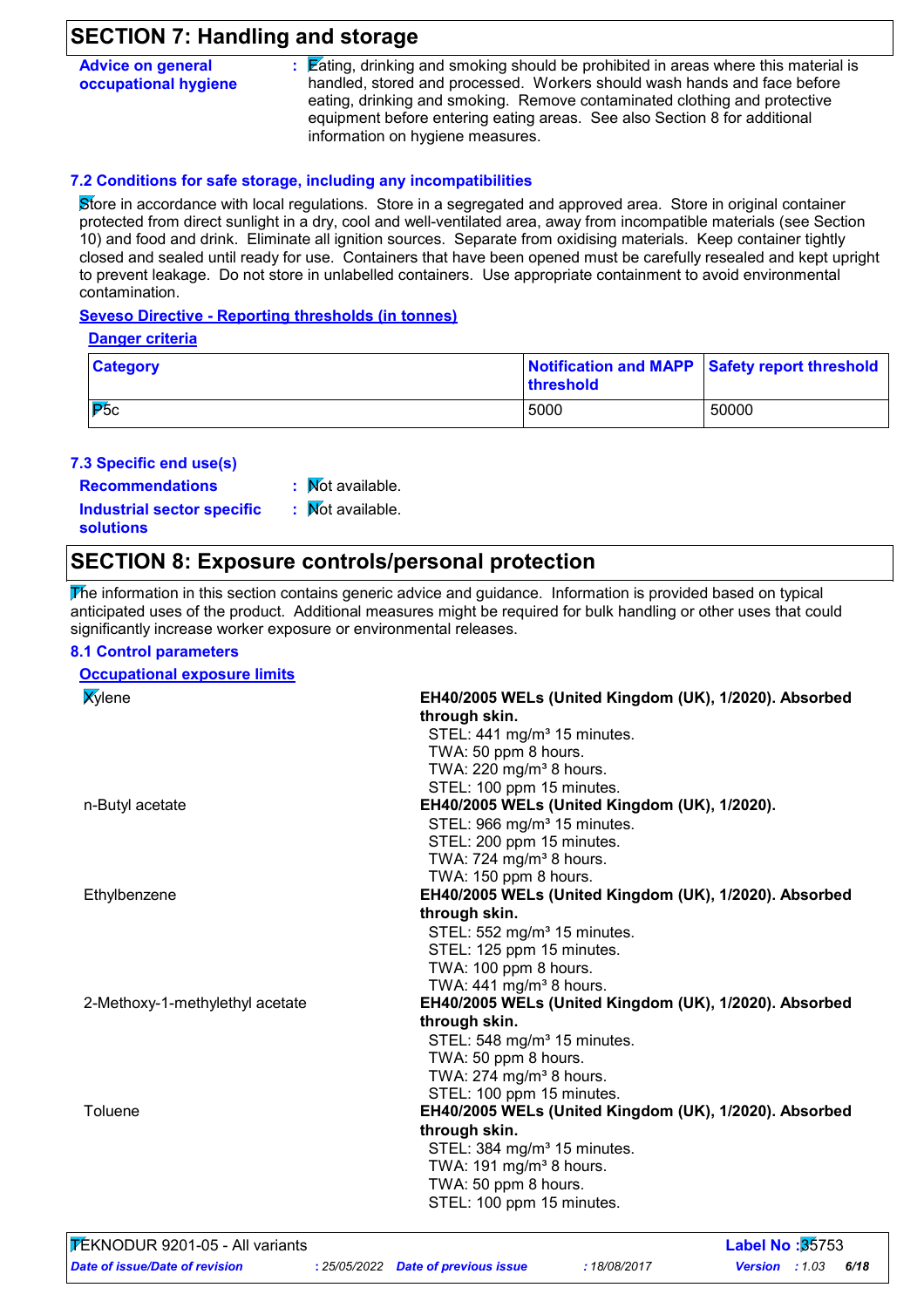### **SECTION 8: Exposure controls/personal protection**

| <b>Recommended monitoring</b><br>procedures | If this product contains ingredients with exposure limits, personal, workplace<br>÷.<br>atmosphere or biological monitoring may be required to determine the effectiveness<br>of the ventilation or other control measures and/or the necessity to use respiratory<br>protective equipment. Reference should be made to monitoring standards, such as<br>the following: European Standard EN 689 (Workplace atmospheres - Guidance for<br>the assessment of exposure by inhalation to chemical agents for comparison with<br>limit values and measurement strategy) European Standard EN 14042 (Workplace<br>atmospheres - Guide for the application and use of procedures for the assessment<br>of exposure to chemical and biological agents) European Standard EN 482<br>(Workplace atmospheres - General requirements for the performance of procedures<br>for the measurement of chemical agents) Reference to national guidance<br>documents for methods for the determination of hazardous substances will also be |
|---------------------------------------------|---------------------------------------------------------------------------------------------------------------------------------------------------------------------------------------------------------------------------------------------------------------------------------------------------------------------------------------------------------------------------------------------------------------------------------------------------------------------------------------------------------------------------------------------------------------------------------------------------------------------------------------------------------------------------------------------------------------------------------------------------------------------------------------------------------------------------------------------------------------------------------------------------------------------------------------------------------------------------------------------------------------------------|
|                                             | required.                                                                                                                                                                                                                                                                                                                                                                                                                                                                                                                                                                                                                                                                                                                                                                                                                                                                                                                                                                                                                 |

#### **DNELs/DMELs**

| <b>Product/ingredient name</b> | <b>Type</b> | <b>Exposure</b>          | <b>Value</b>                 | <b>Population</b>     | <b>Effects</b> |
|--------------------------------|-------------|--------------------------|------------------------------|-----------------------|----------------|
| <b>Xylene</b>                  | <b>DNEL</b> | Long term Oral           | $1.6$ mg/kg<br>bw/day        | General<br>population | Systemic       |
|                                | <b>DNEL</b> | Long term<br>Inhalation  | 14.8 mg/m <sup>3</sup>       | General               | Systemic       |
|                                | <b>DNEL</b> | Long term<br>Inhalation  | 77 mg/m $3$                  | population<br>Workers | Systemic       |
|                                | <b>DNEL</b> | Long term Dermal         | 108 mg/kg<br>bw/day          | General<br>population | Systemic       |
|                                | <b>DNEL</b> | Long term Dermal         | 180 mg/kg<br>bw/day          | Workers               | Systemic       |
|                                | <b>DNEL</b> | Short term<br>Inhalation | 289 mg/m $3$                 | Workers               | Local          |
|                                | <b>DNEL</b> | Short term<br>Inhalation | 289 mg/m <sup>3</sup>        | Workers               | Systemic       |
| n-Butyl acetate                | <b>DNEL</b> | Long term Oral           | $3.4$ mg/kg<br>bw/day        | General<br>population | Systemic       |
|                                | <b>DNEL</b> | Long term Dermal         | $3.4$ mg/kg<br>bw/day        | General<br>population | Systemic       |
|                                | <b>DNEL</b> | Long term Dermal         | 7 mg/kg<br>bw/day            | Workers               | Systemic       |
|                                | <b>DNEL</b> | Long term<br>Inhalation  | 12 mg/m <sup>3</sup>         | General<br>population | Systemic       |
|                                | <b>DNEL</b> | Long term<br>Inhalation  | 48 mg/ $m3$                  | Workers               | Systemic       |
|                                | <b>DNEL</b> | Long term<br>Inhalation  | 102.34 mg/<br>m <sup>3</sup> | General<br>population | Local          |
|                                | <b>DNEL</b> | Long term<br>Inhalation  | 480 mg/m <sup>3</sup>        | Workers               | Local          |
|                                | <b>DNEL</b> | Short term<br>Inhalation | 859.7 mg/<br>m <sup>3</sup>  | General<br>population | Local          |
|                                | <b>DNEL</b> | Short term<br>Inhalation | 859.7 mg/<br>m <sup>3</sup>  | General<br>population | Systemic       |
|                                | <b>DNEL</b> | Short term<br>Inhalation | 960 mg/m <sup>3</sup>        | Workers               | Local          |
|                                | <b>DNEL</b> | Short term<br>Inhalation | 960 mg/m <sup>3</sup>        | Workers               | Systemic       |
| titanium dioxide               | <b>DNEL</b> | Long term<br>Inhalation  | 10 mg/ $m3$                  | Workers               | Local          |
|                                | <b>DNEL</b> | Long term Oral           | 700 mg/kg<br>bw/day          | General<br>population | Systemic       |
| Ethylbenzene                   | <b>DNEL</b> | Long term Oral           | $1.6$ mg/kg<br>bw/day        | General<br>population | Systemic       |
|                                | <b>DNEL</b> | Long term<br>Inhalation  | 15 mg/ $m3$                  | General<br>population | Systemic       |
|                                | <b>DNEL</b> | Long term<br>Inhalation  | $77 \text{ mg/m}^3$          | Workers               | Systemic       |
|                                | <b>DNEL</b> | Long term Dermal         | 180 mg/kg<br>bw/day          | Workers               | Systemic       |

*Date of issue/Date of revision* **:** *25/05/2022 Date of previous issue : 18/08/2017 Version : 1.03 7/18*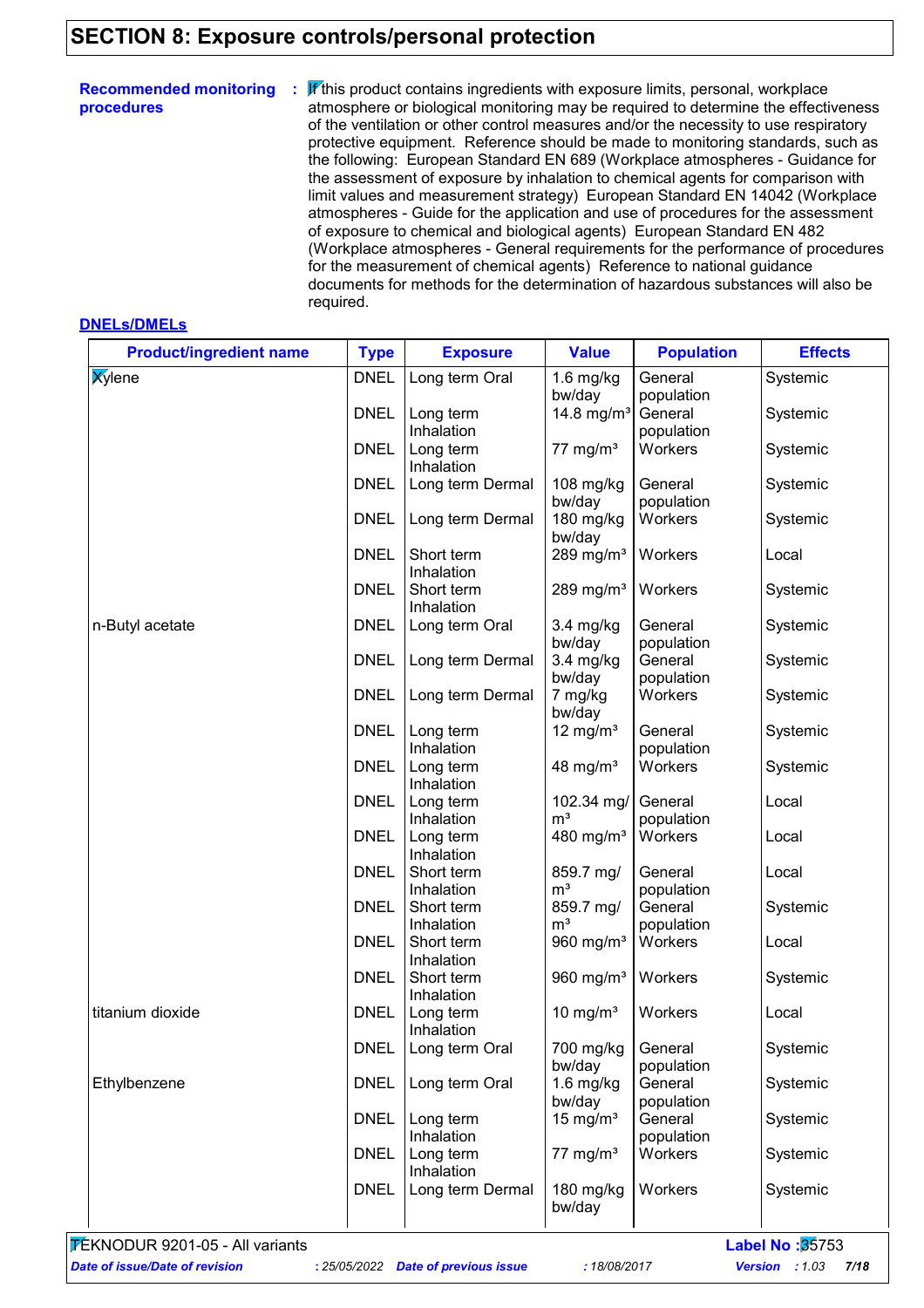| <b>SECTION 8: Exposure controls/personal protection</b> |                            |                                      |                                          |                                  |                   |
|---------------------------------------------------------|----------------------------|--------------------------------------|------------------------------------------|----------------------------------|-------------------|
|                                                         | <b>DNEL</b>                | Short term<br>Inhalation             | 293 mg/ $m3$                             | Workers                          | Local             |
|                                                         | <b>DMEL</b>                | Long term<br>Inhalation              | 442 mg/m <sup>3</sup>                    | Workers                          | Local             |
|                                                         | <b>DMEL</b>                | Short term<br>Inhalation             | 884 mg/m <sup>3</sup>                    | Workers                          | Systemic          |
| Hydrocarbons, C10, Aromatics, <1%<br>Naphthalene        | <b>DNEL</b>                | Long term Dermal                     | 12.5 mg/kg                               | Workers                          | Systemic          |
|                                                         | <b>DNEL</b>                | Long term<br>Inhalation              | 151 mg/m <sup>3</sup>                    | Workers                          | Systemic          |
|                                                         | <b>DNEL</b>                | Long term Dermal                     | 7.5 mg/kg                                | General<br>population            | Systemic          |
|                                                         | <b>DNEL</b>                | Long term<br>Inhalation              | 32 mg/ $m3$                              | General<br>population            | Systemic          |
|                                                         | <b>DNEL</b>                | Long term Oral                       | 7.5 mg/kg                                | General<br>population            | Systemic          |
| 2-Methoxy-1-methylethyl acetate                         | <b>DNEL</b>                | Long term Oral                       | $1.67$ mg/<br>kg bw/day                  | General<br>population            | Systemic          |
|                                                         | <b>DNEL</b>                | Long term<br>Inhalation              | 33 mg/ $m3$                              | General<br>population            | Local             |
|                                                         | <b>DNEL</b>                | Long term<br>Inhalation              | 33 mg/ $m3$                              | General<br>population            | Systemic          |
|                                                         | <b>DNEL</b>                | Long term Dermal                     | 54.8 mg/<br>kg bw/day                    | General<br>population            | Systemic          |
|                                                         | <b>DNEL</b>                | Long term Dermal                     | 153.5 mg/<br>kg bw/day                   | Workers                          | Systemic          |
|                                                         | <b>DNEL</b>                | Long term<br>Inhalation              | $275$ mg/m <sup>3</sup>                  | Workers                          | Systemic          |
|                                                         | <b>DNEL</b>                | Short term<br>Inhalation             | 550 mg/m <sup>3</sup>                    | Workers                          | Local             |
| Toluene                                                 | <b>DNEL</b><br><b>DNEL</b> | Long term Oral                       | $8.13$ mg/<br>kg bw/day                  | General<br>population            | Systemic          |
|                                                         | <b>DNEL</b>                | Long term<br>Inhalation              | 56.5 mg/ $m^3$<br>56.5 mg/m <sup>3</sup> | General<br>population<br>General | Local<br>Systemic |
|                                                         | <b>DNEL</b>                | Long term<br>Inhalation<br>Long term | 192 mg/m <sup>3</sup>                    | population<br>Workers            | Local             |
|                                                         | <b>DNEL</b>                | Inhalation<br>Long term              | 192 mg/m $3$                             | Workers                          | Systemic          |
|                                                         | <b>DNEL</b>                | Inhalation<br>Long term Dermal       | 226 mg/kg                                | General                          | Systemic          |
|                                                         | <b>DNEL</b>                | Short term                           | bw/day<br>226 mg/m $3$                   | population<br>General            | Local             |
|                                                         | <b>DNEL</b>                | Inhalation<br>Short term             | 226 mg/m $3$                             | population<br>General            | Systemic          |
|                                                         | <b>DNEL</b>                | Inhalation<br>Long term Dermal       | 384 mg/kg                                | population<br>Workers            | Systemic          |
|                                                         | <b>DNEL</b>                | Short term<br>Inhalation             | bw/day<br>384 mg/m <sup>3</sup>          | Workers                          | Local             |
|                                                         | <b>DNEL</b>                | Short term<br>Inhalation             | 384 mg/m <sup>3</sup>                    | Workers                          | Systemic          |
| 2,3-epoxypropyl neodecanoat                             | <b>DNEL</b>                | Long term Dermal                     | $1.15$ mg/<br>kg bw/day                  | General<br>population            | Systemic          |
|                                                         | <b>DNEL</b>                | Long term<br>Inhalation              | 1.6 mg/ $m3$                             | General<br>population            | Systemic          |
|                                                         | <b>DNEL</b>                | Long term Dermal                     | $1.9$ mg/kg<br>bw/day                    | Workers                          | Systemic          |
|                                                         | <b>DNEL</b>                | Short term<br>Inhalation             | $2.7 \text{ mg/m}^3$                     | Workers                          | Systemic          |
|                                                         | <b>DNEL</b>                | Long term<br>Inhalation              | $2.7 \text{ mg/m}^3$                     | Workers                          | Systemic          |

### **PNECs**

No PNECs available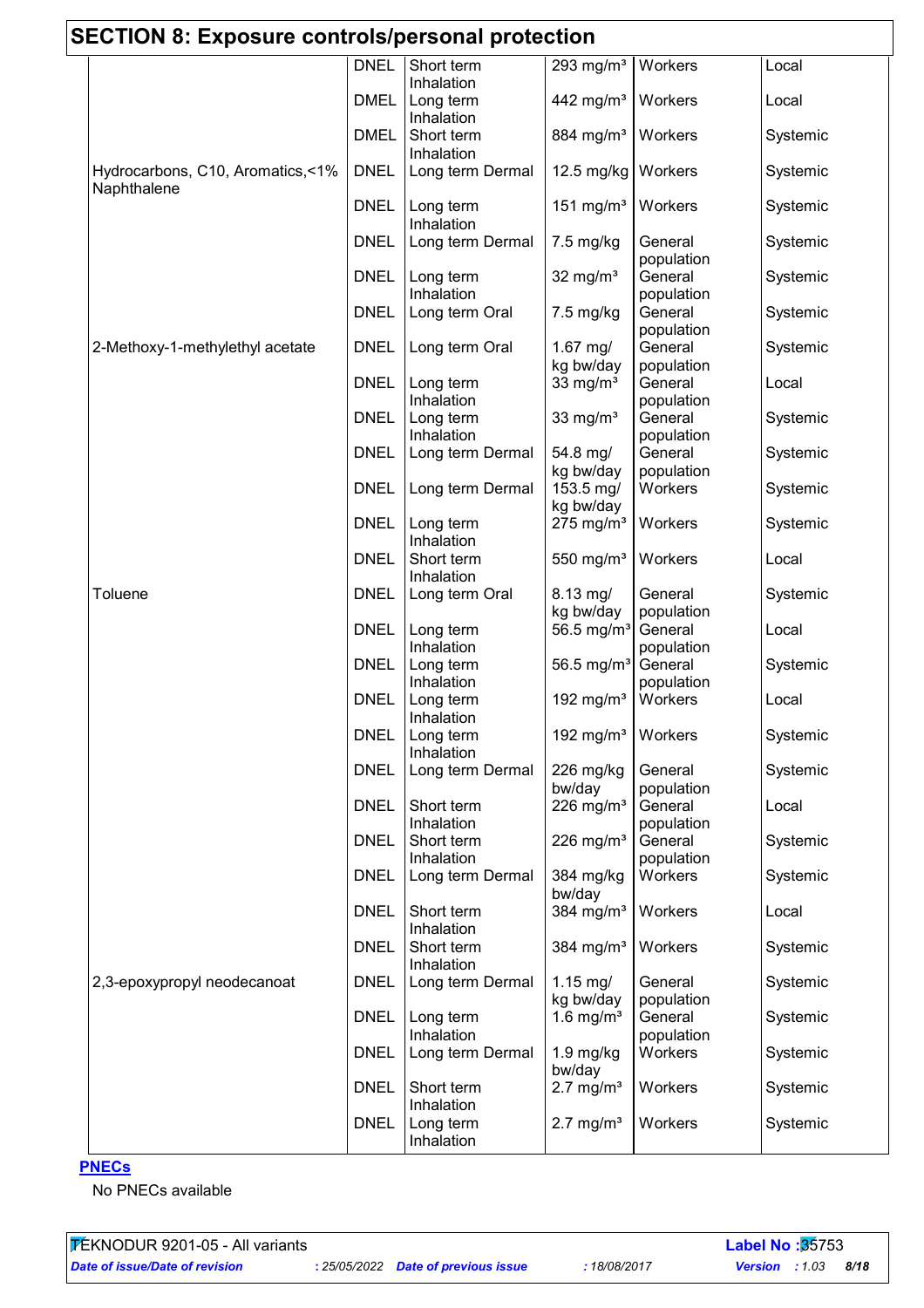### **SECTION 8: Exposure controls/personal protection**

| <b>8.2 Exposure controls</b>                     |                                                                                                                                                                                                                                                                                                                                                                                                                                                                                                                                                                                                                                                                                                                                                                                                                                                                                                                                                                                                                                                                                                                                                                                                                                                                                                                                                         |
|--------------------------------------------------|---------------------------------------------------------------------------------------------------------------------------------------------------------------------------------------------------------------------------------------------------------------------------------------------------------------------------------------------------------------------------------------------------------------------------------------------------------------------------------------------------------------------------------------------------------------------------------------------------------------------------------------------------------------------------------------------------------------------------------------------------------------------------------------------------------------------------------------------------------------------------------------------------------------------------------------------------------------------------------------------------------------------------------------------------------------------------------------------------------------------------------------------------------------------------------------------------------------------------------------------------------------------------------------------------------------------------------------------------------|
| <b>Appropriate engineering</b><br>controls       | $\mathbf{y}$ $\mathbf{y}$ se only with adequate ventilation. Use process enclosures, local exhaust<br>ventilation or other engineering controls to keep worker exposure to airborne<br>contaminants below any recommended or statutory limits. The engineering<br>controls also need to keep gas, vapour or dust concentrations below any lower<br>explosive limits. Use explosion-proof ventilation equipment.                                                                                                                                                                                                                                                                                                                                                                                                                                                                                                                                                                                                                                                                                                                                                                                                                                                                                                                                         |
| <b>Individual protection measures</b>            |                                                                                                                                                                                                                                                                                                                                                                                                                                                                                                                                                                                                                                                                                                                                                                                                                                                                                                                                                                                                                                                                                                                                                                                                                                                                                                                                                         |
| <b>Hygiene measures</b>                          | : Mash hands, forearms and face thoroughly after handling chemical products,<br>before eating, smoking and using the lavatory and at the end of the working period.<br>Appropriate techniques should be used to remove potentially contaminated clothing.<br>Wash contaminated clothing before reusing. Ensure that eyewash stations and<br>safety showers are close to the workstation location.                                                                                                                                                                                                                                                                                                                                                                                                                                                                                                                                                                                                                                                                                                                                                                                                                                                                                                                                                       |
| <b>Eye/face protection</b>                       | Safety eyewear complying with an approved standard should be used when a risk<br>assessment indicates this is necessary to avoid exposure to liquid splashes, mists,<br>gases or dusts. If contact is possible, the following protection should be worn,<br>unless the assessment indicates a higher degree of protection: chemical splash<br>goggles.                                                                                                                                                                                                                                                                                                                                                                                                                                                                                                                                                                                                                                                                                                                                                                                                                                                                                                                                                                                                  |
| <b>Skin protection</b>                           |                                                                                                                                                                                                                                                                                                                                                                                                                                                                                                                                                                                                                                                                                                                                                                                                                                                                                                                                                                                                                                                                                                                                                                                                                                                                                                                                                         |
| <b>Hand protection</b><br><b>Body protection</b> | : Chemical-resistant, impervious gloves complying with an approved standard should<br>be worn at all times when handling chemical products if a risk assessment indicates<br>this is necessary. Considering the parameters specified by the glove manufacturer,<br>check during use that the gloves are still retaining their protective properties. It<br>should be noted that the time to breakthrough for any glove material may be<br>different for different glove manufacturers. In the case of mixtures, consisting of<br>several substances, the protection time of the gloves cannot be accurately<br>estimated.<br>Recommendations : Wear suitable gloves tested to EN374.<br>Mitrile gloves. thickness $> 0.3$ mm<br>< 1 hour (breakthrough time):<br>1 - 4 hours (breakthrough time): #H / Silver Shield® gloves.<br>: Personal protective equipment for the body should be selected based on the task<br>being performed and the risks involved and should be approved by a specialist<br>before handling this product. Refer to European Standard EN 14605 for further<br>information on material and design requirements and test methods. When there is<br>a risk of ignition from static electricity, wear anti-static protective clothing. For the<br>greatest protection from static discharges, clothing should include anti-static |
| <b>Other skin protection</b>                     | overalls, boots and gloves.<br>Appropriate footwear and any additional skin protection measures should be<br>selected based on the task being performed and the risks involved and should be<br>approved by a specialist before handling this product.                                                                                                                                                                                                                                                                                                                                                                                                                                                                                                                                                                                                                                                                                                                                                                                                                                                                                                                                                                                                                                                                                                  |
| <b>Respiratory protection</b>                    | Based on the hazard and potential for exposure, select a respirator that meets the<br>appropriate standard or certification. Respirators must be used according to a<br>respiratory protection program to ensure proper fitting, training, and other important<br>aspects of use.<br>$\boldsymbol{\mathcal{K}}$<br>Filter type:<br>$\mathsf{A}'\mathsf{P}$<br>Filter type (spray application):                                                                                                                                                                                                                                                                                                                                                                                                                                                                                                                                                                                                                                                                                                                                                                                                                                                                                                                                                          |
| <b>Environmental exposure</b><br><b>controls</b> | : Emissions from ventilation or work process equipment should be checked to<br>ensure they comply with the requirements of environmental protection legislation.<br>In some cases, fume scrubbers, filters or engineering modifications to the process<br>equipment will be necessary to reduce emissions to acceptable levels.                                                                                                                                                                                                                                                                                                                                                                                                                                                                                                                                                                                                                                                                                                                                                                                                                                                                                                                                                                                                                         |

### **SECTION 9: Physical and chemical properties**

| <b>Appearance</b>      |                                                     |
|------------------------|-----------------------------------------------------|
| <b>Physical state</b>  | $\mathbf{z}$ $\mathbf{z}$ $\mathbf{z}$ $\mathbf{z}$ |
| <b>Colour</b>          | $\sqrt{\frac{1}{2}}$ <i>Various</i>                 |
| <b>Odour</b>           | $\mathbf{S}$ light                                  |
| <b>Odour threshold</b> | $\mathbf{N}$ Mot available.                         |
| рH                     | : Mot available.                                    |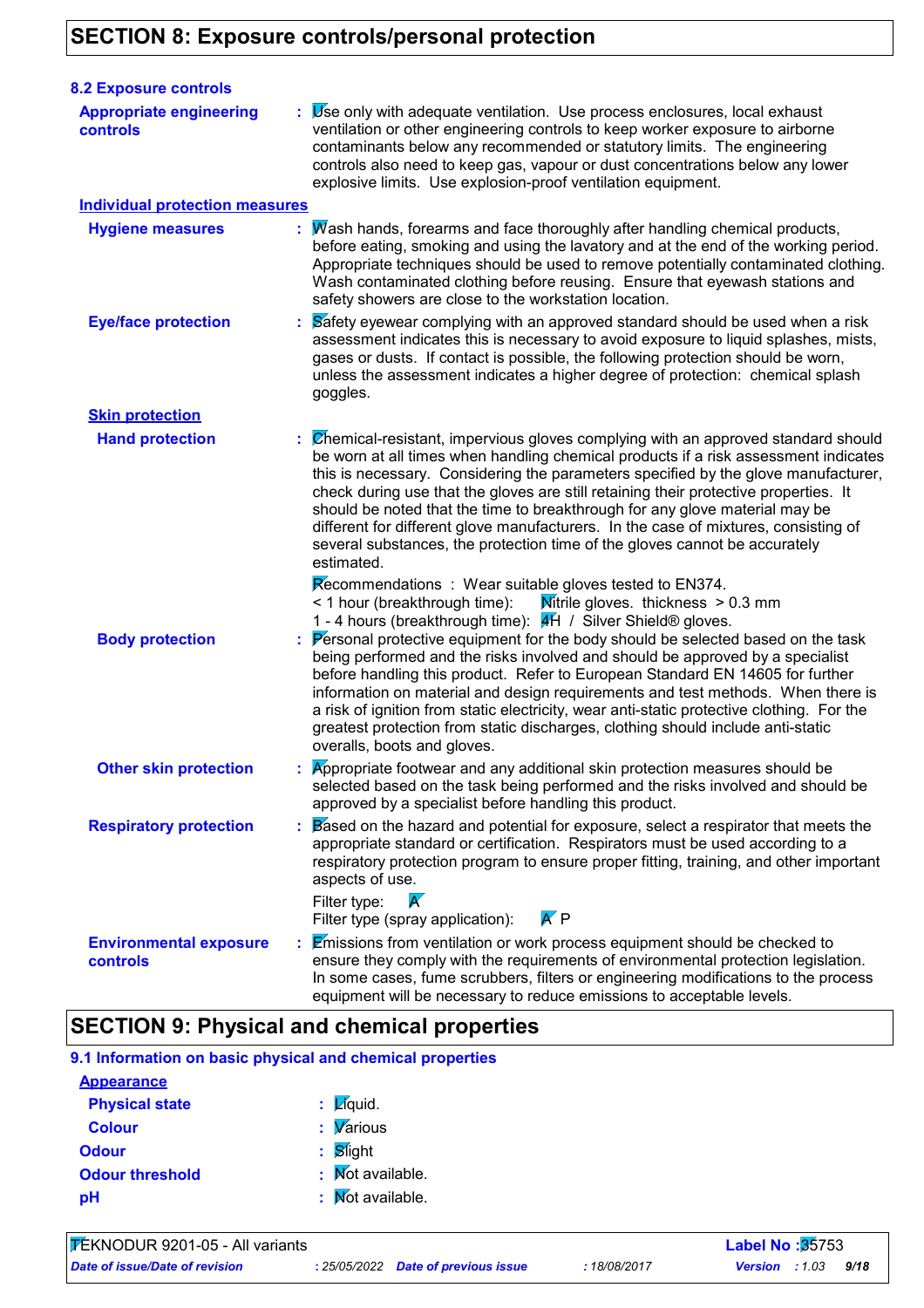# **SECTION 9: Physical and chemical properties**

| <b>Melting point/freezing point</b>                    |    | Not available.                                        |
|--------------------------------------------------------|----|-------------------------------------------------------|
| Initial boiling point and<br>boiling range             |    | Not available.                                        |
| <b>Flash point</b>                                     |    | Ølosed cup: 24°C                                      |
| <b>Evaporation rate</b>                                |    | Not available.                                        |
| <b>Flammability (solid, gas)</b>                       |    | : Mot available.                                      |
| <b>Upper/lower flammability or</b><br>explosive limits | ×, | $\sqrt{\phantom{a}}$ Zower: 1.1%<br><b>Upper: 19%</b> |
| <b>Vapour pressure</b>                                 |    | Not available.                                        |
| <b>Vapour density</b>                                  |    | Not available.                                        |
| <b>Density</b>                                         |    | : $\sqrt{2}$ kg/l                                     |
| <b>Solubility(ies)</b>                                 |    | Not available.                                        |
| <b>Partition coefficient: n-octanol/:</b><br>water     |    | Mot applicable.                                       |
| <b>Auto-ignition temperature</b>                       |    | Not available.                                        |
| <b>Decomposition temperature</b>                       |    | Mot available.                                        |
| <b>Viscosity</b>                                       |    | Kinematic (40°C): >20.5 mm <sup>2</sup> /s            |
| <b>Explosive properties</b>                            | t  | Not available.                                        |
| <b>Oxidising properties</b>                            |    | Mot available.                                        |
| 9.2 Other information                                  |    |                                                       |
| <b>VOC</b>                                             | t. | 512<br>g/l                                            |
| <b>Solubility in water</b>                             |    | Not available.                                        |

| <b>Solubility in water</b> |
|----------------------------|
| No additional information. |

### **SECTION 10: Stability and reactivity**

| <b>10.1 Reactivity</b>                          | : No specific test data related to reactivity available for this product or its ingredients.                                                                                 |
|-------------------------------------------------|------------------------------------------------------------------------------------------------------------------------------------------------------------------------------|
| <b>10.2 Chemical stability</b>                  | $\mathbf{F}$ The product is stable.                                                                                                                                          |
| 10.3 Possibility of<br>hazardous reactions      | : Linder normal conditions of storage and use, hazardous reactions will not occur.                                                                                           |
| <b>10.4 Conditions to avoid</b>                 | : Avoid all possible sources of ignition (spark or flame). Do not pressurise, cut, weld,<br>braze, solder, drill, grind or expose containers to heat or sources of ignition. |
| 10.5 Incompatible materials                     | Reactive or incompatible with the following materials:<br>÷.<br>oxidising materials                                                                                          |
| <b>10.6 Hazardous</b><br>decomposition products | : Linder normal conditions of storage and use, hazardous decomposition products<br>should not be produced.                                                                   |

### **SECTION 11: Toxicological information**

**Acute toxicity 11.1 Information on toxicological effects**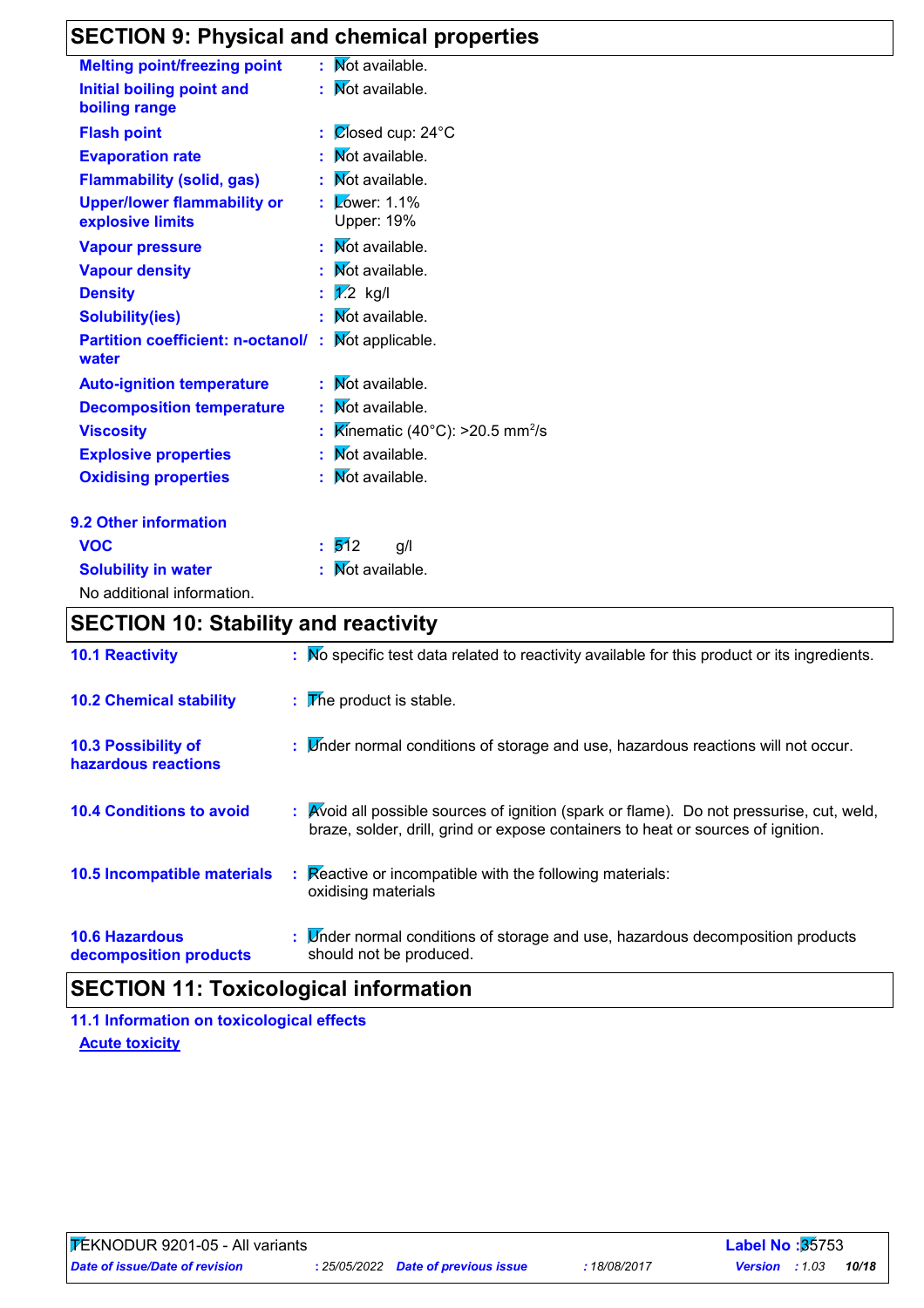# **SECTION 11: Toxicological information**

| <b>Product/ingredient name</b> | <b>Result</b>                 | <b>Species</b> | <b>Dose</b>               | <b>Exposure</b> |
|--------------------------------|-------------------------------|----------------|---------------------------|-----------------|
| <b>X</b> ylene                 | LC50 Inhalation Gas.          | Rat            | 5000 ppm                  | 4 hours         |
|                                | LD50 Oral                     | Rat            | 4300 mg/kg                |                 |
| n-Butyl acetate                | <b>LC50 Inhalation Vapour</b> | Rat            | $0.74$ mg/l               | 4 hours         |
|                                | LD50 Dermal                   | Rabbit         | 14112 mg/kg               |                 |
|                                | LD50 Oral                     | Rat            | 10760 mg/kg               |                 |
| Solvent naphtha                | LD50 Oral                     | Rat            | 8400 mg/kg                |                 |
| (petroleum), light aromatic    |                               |                |                           |                 |
| Ethylbenzene                   | LC50 Inhalation Dusts and     | Rat            | 29000 mg/l                | 4 hours         |
|                                | mists                         |                |                           |                 |
|                                | LD50 Dermal                   | Rabbit         | 15400 mg/kg               |                 |
|                                | LD50 Oral                     | Rat            | 3500 mg/kg                |                 |
| Hydrocarbons, C10,             | <b>LC50 Inhalation Vapour</b> | Rat            | $>4688$ ng/m <sup>3</sup> | 4 hours         |
| Aromatics, <1% Naphthalene     |                               |                |                           |                 |
|                                | LD50 Dermal                   | Rabbit         | >2000 mg/kg               |                 |
|                                | LD50 Oral                     | Rat            | 6318 mg/kg                |                 |
| 2-Methoxy-1-methylethyl        | LD50 Dermal                   | Rabbit         | $>5$ g/kg                 |                 |
| acetate                        |                               |                |                           |                 |
|                                | LD50 Oral                     | Rat            | 8532 mg/kg                |                 |
| Toluene                        | <b>LC50 Inhalation Vapour</b> | Rat            | 49 g/ $m3$                | 4 hours         |
|                                | LD50 Oral                     | Rat            | 636 mg/kg                 |                 |
| 2,3-epoxypropyl                | LD50 Oral                     | Rat            | $>10$ g/kg                |                 |
| neodecanoat                    |                               |                |                           |                 |

**Conclusion/Summary :**

Based on available data, the classification criteria are not met.

### **Acute toxicity estimates**

| <b>Route</b>         | <b>ATE value</b> |
|----------------------|------------------|
| Dermal               | 6403.05 mg/kg    |
| Inhalation (gases)   | 29104.79 ppm     |
| Inhalation (vapours) | 288.66 mg/l      |

### **Irritation/Corrosion**

| <b>Product/ingredient name</b>                    | <b>Result</b>            | <b>Species</b> | <b>Score</b>   | <b>Exposure</b> | <b>Observation</b> |
|---------------------------------------------------|--------------------------|----------------|----------------|-----------------|--------------------|
| <b>X</b> ylene                                    | Eyes - Mild irritant     | Rabbit         | $\blacksquare$ | 87 mg           |                    |
|                                                   | Eyes - Severe irritant   | Rabbit         |                | 24 hours 5      |                    |
|                                                   |                          |                |                | mg              |                    |
|                                                   | Skin - Mild irritant     | Rat            |                | 8 hours 60 uL   |                    |
|                                                   | Skin - Moderate irritant | Rabbit         | $\blacksquare$ | 24 hours 500    |                    |
|                                                   |                          |                |                | mg              |                    |
|                                                   | Skin - Moderate irritant | Rabbit         |                | 100 %           |                    |
| n-Butyl acetate                                   | Eyes - Moderate irritant | Rabbit         | $\blacksquare$ | 100 mg          |                    |
|                                                   | Skin - Moderate irritant | Rabbit         | $\blacksquare$ | 24 hours 500    |                    |
|                                                   |                          |                |                | mg              |                    |
| Solvent naphtha (petroleum), Eyes - Mild irritant |                          | Rabbit         | $\blacksquare$ | 24 hours 100    |                    |
| light aromatic                                    |                          |                |                | uL              |                    |
| titanium dioxide                                  | Skin - Mild irritant     | Human          |                | 72 hours 300    |                    |
|                                                   |                          |                |                | ug I            |                    |
| Ethylbenzene                                      | Eyes - Severe irritant   | Rabbit         | $\overline{a}$ | 500 mg          |                    |
|                                                   | Skin - Mild irritant     | Rabbit         |                | 24 hours 15     |                    |
|                                                   |                          |                |                | mg              |                    |
| Toluene                                           | Eyes - Mild irritant     | Rabbit         | $\blacksquare$ | 0.5 minutes     |                    |
|                                                   |                          |                |                | 100 mg          |                    |
|                                                   | Eyes - Mild irritant     | Rabbit         |                | 870 ug          |                    |
|                                                   | Eyes - Severe irritant   | Rabbit         |                | 24 hours 2      |                    |
|                                                   |                          |                |                | mg              |                    |
|                                                   | Skin - Mild irritant     | Pig            |                | 24 hours 250    |                    |
|                                                   |                          |                |                | uL              |                    |
|                                                   | Skin - Mild irritant     | Rabbit         |                | 435 mg          |                    |
|                                                   | Skin - Moderate irritant | Rabbit         | $\blacksquare$ | 24 hours 20     | $\blacksquare$     |
|                                                   |                          |                |                | mg              |                    |
|                                                   | Skin - Moderate irritant | Rabbit         |                | 500 mg          |                    |
| 2,3-epoxypropyl                                   | Skin - Moderate irritant | Rabbit         |                | 0.5 MI          | $\blacksquare$     |
| neodecanoat                                       |                          |                |                |                 |                    |

TEKNODUR 9201-05 - All variants **Label No :**35753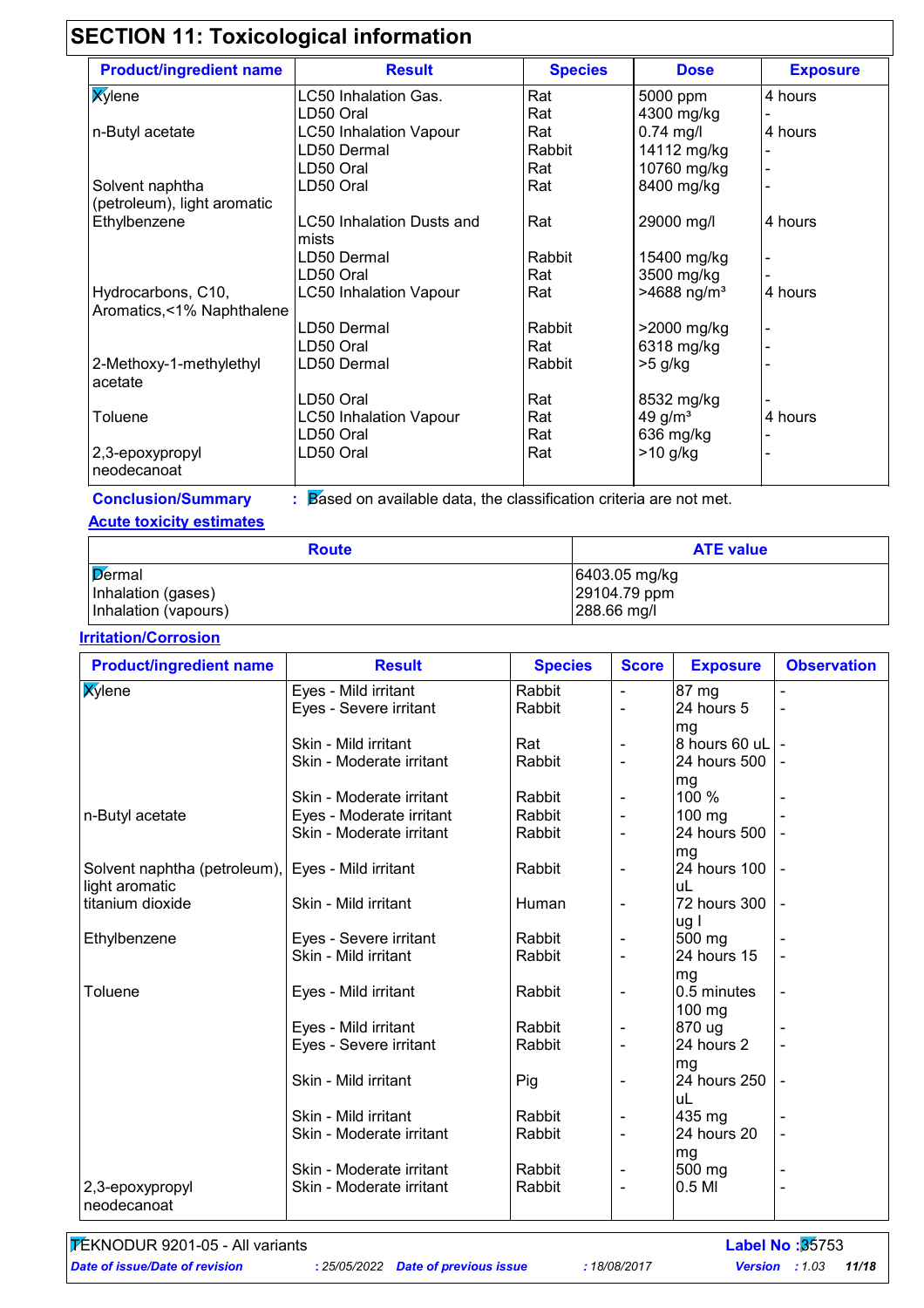### **SECTION 11: Toxicological information**

**Conclusion/Summary :**

: Causes skin irritation.

| <b>Sensitisation</b>                                    |                             |                                                                                |                 |
|---------------------------------------------------------|-----------------------------|--------------------------------------------------------------------------------|-----------------|
| <b>Product/ingredient name</b>                          | <b>Route of</b><br>exposure | <b>Species</b>                                                                 | <b>Result</b>   |
| <b>Hydrocarbons</b> , C10,<br>Aromatics,<1% Naphthalene | skin                        | Guinea pig                                                                     | Not sensitizing |
| <b>Conclusion/Summary</b>                               |                             | $\therefore$ Based on available data, the classification criteria are not met. |                 |
| <b>Mutagenicity</b>                                     |                             |                                                                                |                 |
| <b>Conclusion/Summary</b>                               |                             | $\therefore$ Based on available data, the classification criteria are not met. |                 |
| <b>Carcinogenicity</b>                                  |                             |                                                                                |                 |
| <b>Conclusion/Summary</b>                               |                             | $\therefore$ Based on available data, the classification criteria are not met. |                 |
| <b>Reproductive toxicity</b>                            |                             |                                                                                |                 |
| <b>Conclusion/Summary</b>                               |                             | $\therefore$ Based on available data, the classification criteria are not met. |                 |

#### **Teratogenicity**

**Conclusion/Summary :**

Based on available data, the classification criteria are not met.

### **Specific target organ toxicity (single exposure)**

| <b>Product/ingredient name</b>                | <b>Category</b> | <b>Route of</b><br>exposure | <b>Target organs</b>                           |
|-----------------------------------------------|-----------------|-----------------------------|------------------------------------------------|
| <b>X</b> ylene                                | Category 3      |                             | Respiratory tract<br>l irritation              |
| n-Butyl acetate                               | Category 3      |                             | l Narcotic effects                             |
| Solvent naphtha (petroleum), light aromatic   | Category 3      |                             | <b>Respiratory tract</b><br><b>lirritation</b> |
|                                               | Category 3      |                             | l Narcotic effects                             |
| Hydrocarbons, C10, Aromatics, <1% Naphthalene | Category 3      |                             | l Narcotic effects                             |
| 2-Methoxy-1-methylethyl acetate               | Category 3      |                             | l Narcotic effects                             |
| Toluene                                       | Category 3      |                             | Narcotic effects                               |

#### **Specific target organ toxicity (repeated exposure)**

| <b>Product/ingredient name</b> | <b>Category</b>          | <b>Route of</b><br>exposure          | <b>Target organs</b>                       |  |
|--------------------------------|--------------------------|--------------------------------------|--------------------------------------------|--|
| <b>X</b> ylene<br>Ethylbenzene | Category 2<br>Category 2 | oral, inhalation<br>oral, inhalation | $\overline{\phantom{0}}$<br>hearing organs |  |
| Toluene                        | Category 2               |                                      |                                            |  |

### **Aspiration hazard**

| <b>Product/ingredient name</b>                | <b>Result</b>                         |
|-----------------------------------------------|---------------------------------------|
| <b>X</b> ylene                                | <b>ASPIRATION HAZARD - Category 1</b> |
| Solvent naphtha (petroleum), light aromatic   | <b>ASPIRATION HAZARD - Category 1</b> |
| Ethylbenzene                                  | <b>ASPIRATION HAZARD - Category 1</b> |
| Hydrocarbons, C10, Aromatics, <1% Naphthalene | <b>ASPIRATION HAZARD - Category 1</b> |
| Toluene                                       | <b>ASPIRATION HAZARD - Category 1</b> |

| <b>Information on likely routes : Mot available.</b><br>of exposure |                                                                                                                              |
|---------------------------------------------------------------------|------------------------------------------------------------------------------------------------------------------------------|
| <b>Potential acute health effects</b>                               |                                                                                                                              |
| <b>Eye contact</b>                                                  | $\frac{1}{2}$ $\sqrt{2}$ auses serious eye irritation.                                                                       |
| <b>Inhalation</b>                                                   | : Zan cause central nervous system (CNS) depression. May cause drowsiness or<br>dizziness. May cause respiratory irritation. |
| <b>Skin contact</b>                                                 | $\therefore$ Zauses skin irritation.                                                                                         |
| <b>Ingestion</b>                                                    | $\mathcal{C}$ $\mathbb{Z}$ cause central nervous system (CNS) depression.                                                    |

### **Symptoms related to the physical, chemical and toxicological characteristics**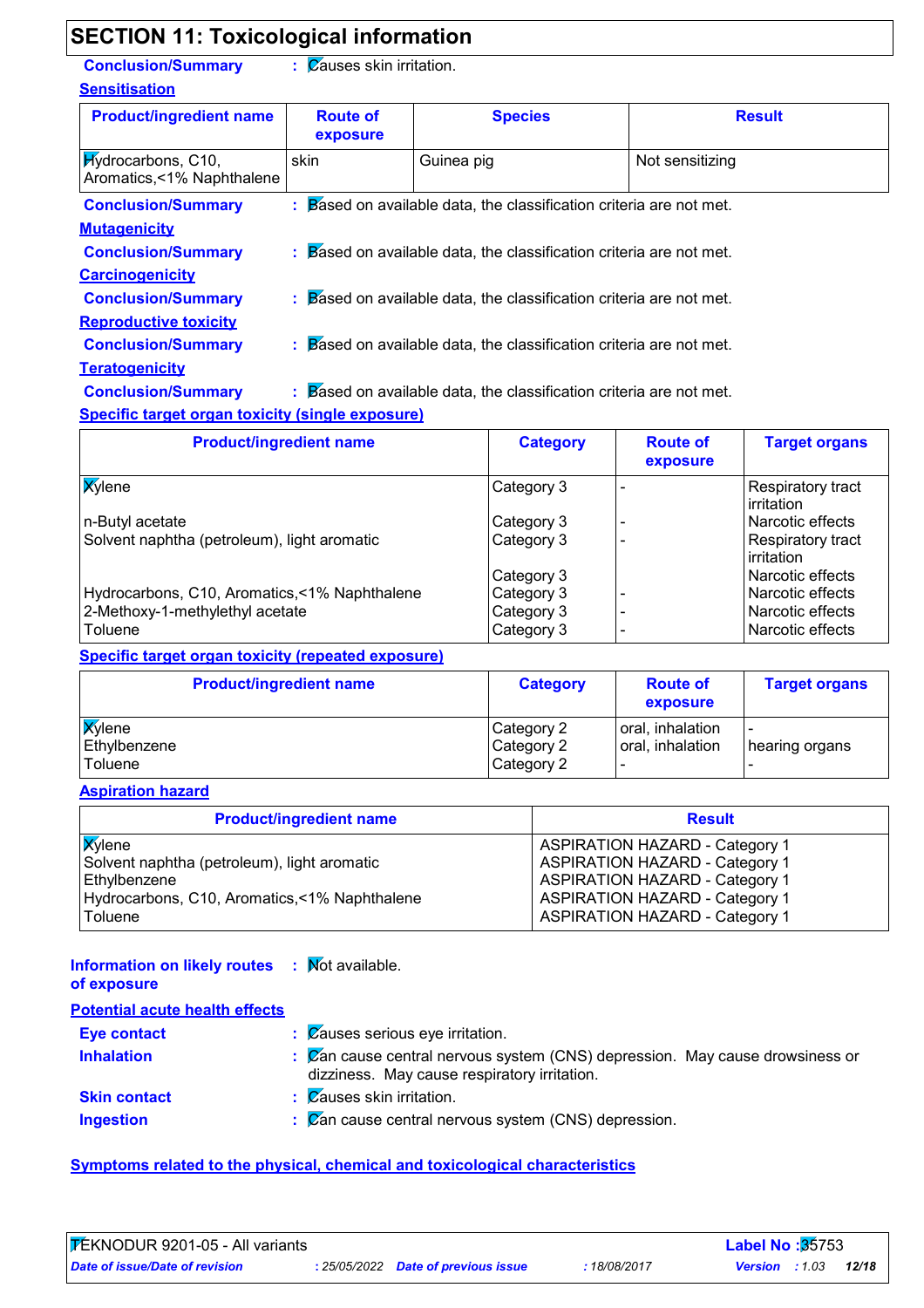# **SECTION 11: Toxicological information**

| <b>Eye contact</b>  | Adverse symptoms may include the following:<br>pain or irritation<br>watering<br>redness                                                                                                                    |
|---------------------|-------------------------------------------------------------------------------------------------------------------------------------------------------------------------------------------------------------|
| <b>Inhalation</b>   | $\mathbf{R}$ <i>Adverse symptoms may include the following:</i><br>respiratory tract irritation<br>coughing<br>nausea or vomiting<br>headache<br>drowsiness/fatigue<br>dizziness/vertigo<br>unconsciousness |
| <b>Skin contact</b> | $\therefore$ Adverse symptoms may include the following:<br>irritation<br>redness                                                                                                                           |
| <b>Ingestion</b>    | $\mathbf{N}$ Mo specific data.                                                                                                                                                                              |

|                                                   | Delayed and immediate effects as well as chronic effects from short and long-term exposure |
|---------------------------------------------------|--------------------------------------------------------------------------------------------|
| <b>Short term exposure</b>                        |                                                                                            |
| <b>Potential immediate</b><br>effects             | $\mathbf{N}$ Mot available.                                                                |
| <b>Potential delayed effects</b>                  | : Mot available.                                                                           |
| <b>Long term exposure</b>                         |                                                                                            |
| <b>Potential immediate</b><br>effects             | : Mot available.                                                                           |
| <b>Potential delayed effects : Mot available.</b> |                                                                                            |
| <b>Potential chronic health effects</b>           |                                                                                            |
| Not available.                                    |                                                                                            |
| <b>Conclusion/Summary</b>                         | : Mot available.                                                                           |
| <b>General</b>                                    | : May cause damage to organs through prolonged or repeated exposure.                       |
| <b>Carcinogenicity</b>                            | : Mo known significant effects or critical hazards.                                        |
| <b>Mutagenicity</b>                               | : Mo known significant effects or critical hazards.                                        |
| <b>Teratogenicity</b>                             | : Mo known significant effects or critical hazards.                                        |
| <b>Developmental effects</b>                      | : Mo known significant effects or critical hazards.                                        |
| <b>Fertility effects</b>                          | : No known significant effects or critical hazards.                                        |

#### **Other information :**

: Mot available.

### **SECTION 12: Ecological information**

#### **12.1 Toxicity**

| <b>Product/ingredient name</b>                  | <b>Result</b>                            | <b>Species</b>                                | <b>Exposure</b> |
|-------------------------------------------------|------------------------------------------|-----------------------------------------------|-----------------|
| <b>p</b> -Butyl acetate                         | Acute LC50 32 mg/l Marine water          | Crustaceans - Artemia salina                  | 48 hours        |
|                                                 | Acute LC50 18000 µg/l Fresh water        | Fish - Pimephales promelas                    | 96 hours        |
| Solvent naphtha (petroleum),<br>light aromatic  | Acute EC50 3.2 mg/l                      | Daphnia                                       | 48 hours        |
|                                                 | Acute LC50 9.2 mg/l                      | Fish                                          | 96 hours        |
| titanium dioxide                                | Acute LC50 3 mg/l Fresh water            | Crustaceans - Ceriodaphnia<br>dubia - Neonate | 48 hours        |
|                                                 | Acute LC50 6.5 mg/l Fresh water          | Daphnia - Daphnia pulex -<br>Neonate          | 48 hours        |
|                                                 | Acute LC50 >1000000 µg/l Marine<br>water | Fish - Fundulus heteroclitus                  | 96 hours        |
| Hydrocarbons, C10,<br>Aromatics,<1% Naphthalene | Acute EC50 1 mg/l Fresh water            | Algae                                         | 72 hours        |
|                                                 | Acute LC50 3 mg/l Fresh water            | Daphnia                                       | 48 hours        |
|                                                 | Acute LC50 2 mg/l Fresh water            | Fish                                          | 96 hours        |
| Toluene                                         | Acute EC50 12500 µg/l Fresh water        | Algae - Pseudokirchneriella                   | 72 hours        |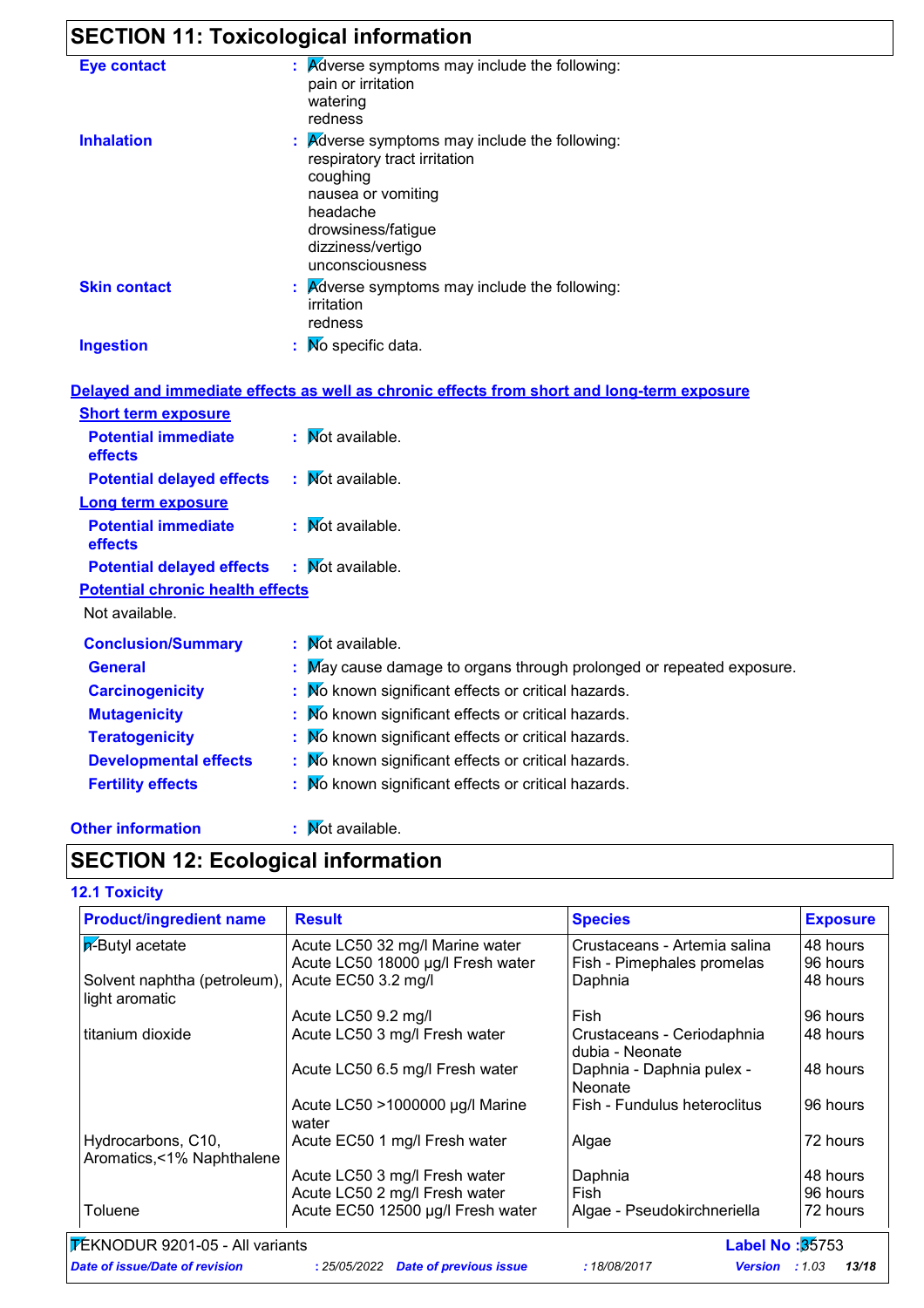## **SECTION 12: Ecological information**

|                                    | subcapitata                                      |          |
|------------------------------------|--------------------------------------------------|----------|
| Acute EC50 11600 µg/l Fresh water  | Crustaceans - Gammarus<br>pseudolimnaeus - Adult | 48 hours |
| Acute EC50 5.56 mg/l Fresh water   | Daphnia - Daphnia magna -<br>Neonate             | 48 hours |
| Acute LC50 5500 µg/l Fresh water   | Fish - Oncorhynchus kisutch -<br>Frv             | 96 hours |
| Chronic NOEC 1000 µg/l Fresh water | Daphnia - Daphnia magna                          | 21 days  |

### **12.2 Persistence and degradability**

| <b>Product/ingredient name</b>                          | <b>Test</b>              | <b>Result</b>                                                                                   |                   | <b>Dose</b> | <b>Inoculum</b>  |
|---------------------------------------------------------|--------------------------|-------------------------------------------------------------------------------------------------|-------------------|-------------|------------------|
| <b>Hydrocarbons</b> , C10,<br>Aromatics,<1% Naphthalene | OECD 301F                | 49.6 % - Inherent - 28 days                                                                     |                   |             |                  |
| <b>Conclusion/Summary</b>                               |                          | $\mathbb F$ $\mathbb F$ $\mathbb F$ $\mathbb F$ product has not been tested for biodegradation. |                   |             |                  |
| <b>Product/ingredient name</b>                          | <b>Aquatic half-life</b> |                                                                                                 | <b>Photolysis</b> |             | Biodegradability |
| <b>Hydrocarbons</b> , C10,<br>Aromatics,<1% Naphthalene |                          |                                                                                                 |                   |             | Inherent         |

### **12.3 Bioaccumulative potential**

| <b>Product/ingredient name</b>  | LogP <sub>ow</sub> | <b>BCF</b>  | <b>Potential</b> |
|---------------------------------|--------------------|-------------|------------------|
| <b>X</b> ylene                  | 3.12               | 8.1 to 25.9 | low              |
| n-Butyl acetate                 | 2.3                |             | low              |
| Solvent naphtha (petroleum),  - |                    | 10 to 2500  | high             |
| light aromatic                  |                    |             |                  |
| Ethylbenzene                    | 3.6                |             | low              |
| 2-Methoxy-1-methylethyl         | 1.2                |             | low              |
| acetate                         |                    |             |                  |
| Toluene                         | 2.73               | 90          | low              |
| 2,3-epoxypropyl                 | 4.4                |             | high             |
| neodecanoat                     |                    |             |                  |

| 12.4 Mobility in soil                                   |                  |
|---------------------------------------------------------|------------------|
| <b>Soil/water partition</b><br><b>coefficient (Koc)</b> | : Mot available. |
| <b>Mobility</b>                                         | : Mot available. |
| 12.5 Results of PRT and vPvR assessment                 |                  |

| <u>IZJU INGOUILO UI II DII GIIU VII VD GOOGOOIIIGIIL</u> |                   |
|----------------------------------------------------------|-------------------|
| <b>PBT</b>                                               | : Mot applicable. |
| <b>vPvB</b>                                              | : Mot applicable. |

**12.6 Other adverse effects** : Mo known significant effects or critical hazards.

# **SECTION 13: Disposal considerations**

| <b>13.1 Waste treatment methods</b> |                                                                                                                                                                                                                                                                                                                                                                                                                                                                                                                                                      |
|-------------------------------------|------------------------------------------------------------------------------------------------------------------------------------------------------------------------------------------------------------------------------------------------------------------------------------------------------------------------------------------------------------------------------------------------------------------------------------------------------------------------------------------------------------------------------------------------------|
| <b>Product</b>                      |                                                                                                                                                                                                                                                                                                                                                                                                                                                                                                                                                      |
| <b>Methods of disposal</b>          | : The generation of waste should be avoided or minimised wherever possible.<br>Disposal of this product, solutions and any by-products should at all times comply<br>with the requirements of environmental protection and waste disposal legislation<br>and any regional local authority requirements. Dispose of surplus and non-<br>recyclable products via a licensed waste disposal contractor. Waste should not be<br>disposed of untreated to the sewer unless fully compliant with the requirements of<br>all authorities with jurisdiction. |
| <b>Hazardous waste</b>              | $\therefore$ The classification of the product may meet the criteria for a hazardous waste.                                                                                                                                                                                                                                                                                                                                                                                                                                                          |

| <b>FEKNODUR 9201-05 - All variants</b> |  |                                     |            | <b>Label No:35753</b> |  |       |  |
|----------------------------------------|--|-------------------------------------|------------|-----------------------|--|-------|--|
| Date of issue/Date of revision         |  | : 25/05/2022 Date of previous issue | 18/08/2017 | <b>Version</b> : 1.03 |  | 14/18 |  |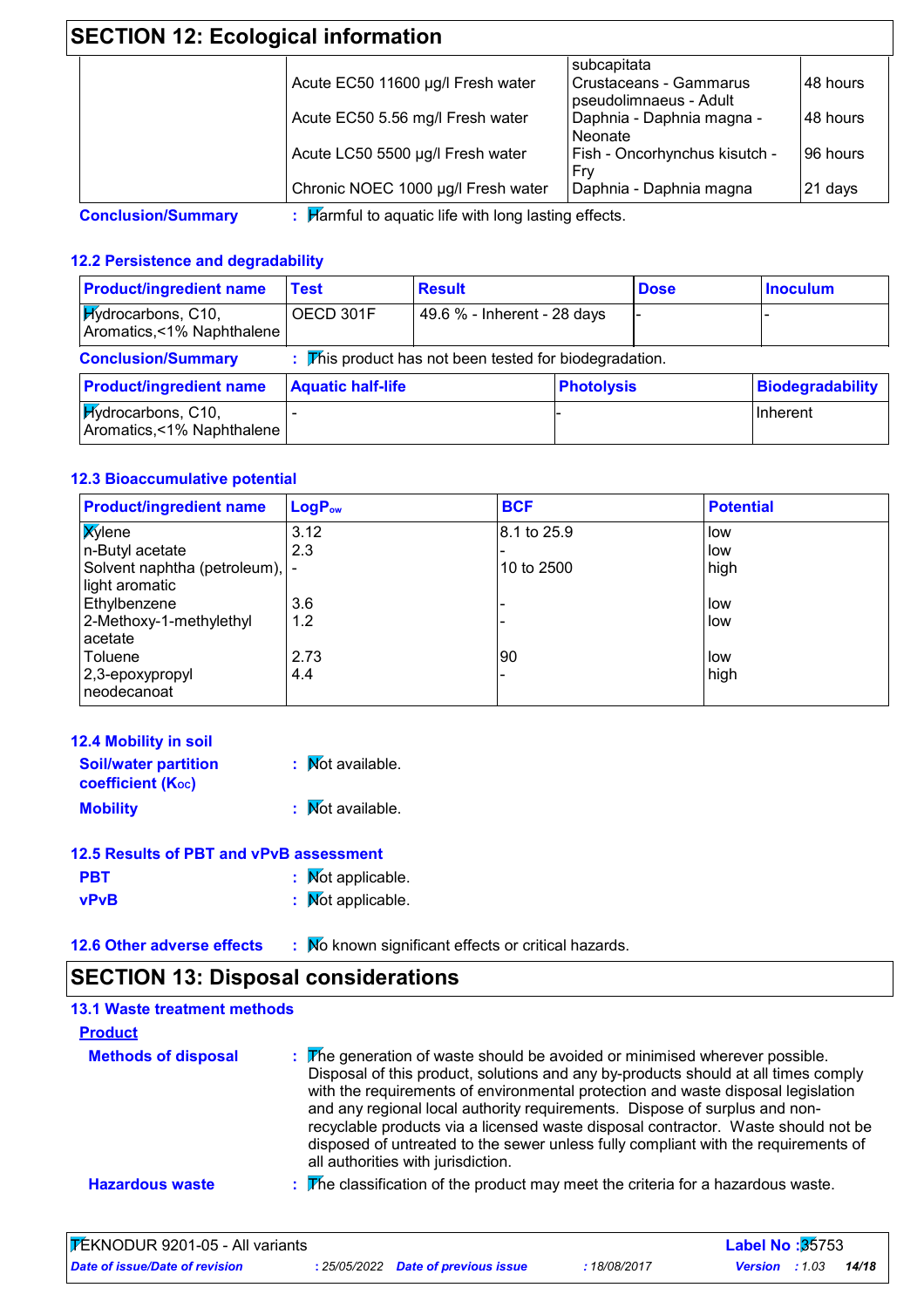### **SECTION 13: Disposal considerations**

**European waste catalogue :** 080111\* **(EWC)**

| .                          |                                                                                                                                                                                                                                                                                                                                                                                                                                                                                                                                                               |
|----------------------------|---------------------------------------------------------------------------------------------------------------------------------------------------------------------------------------------------------------------------------------------------------------------------------------------------------------------------------------------------------------------------------------------------------------------------------------------------------------------------------------------------------------------------------------------------------------|
| <b>Packaging</b>           |                                                                                                                                                                                                                                                                                                                                                                                                                                                                                                                                                               |
| <b>Methods of disposal</b> | : The generation of waste should be avoided or minimised wherever possible. Waste<br>packaging should be recycled. Incineration or landfill should only be considered<br>when recycling is not feasible.                                                                                                                                                                                                                                                                                                                                                      |
| <b>Special precautions</b> | : This material and its container must be disposed of in a safe way. Care should be<br>taken when handling emptied containers that have not been cleaned or rinsed out.<br>Empty containers or liners may retain some product residues. Vapour from product<br>residues may create a highly flammable or explosive atmosphere inside the<br>container. Do not cut, weld or grind used containers unless they have been cleaned<br>thoroughly internally. Avoid dispersal of spilt material and runoff and contact with<br>soil, waterways, drains and sewers. |

### **SECTION 14: Transport information**

|                                           | <b>ADR/RID</b>           | <b>ADN</b>               | <b>IMDG</b>              | <b>IATA</b>              |
|-------------------------------------------|--------------------------|--------------------------|--------------------------|--------------------------|
| 14.1 UN number                            | <b>DN1263</b>            | <b>DN1263</b>            | <b>DN1263</b>            | <b>D</b> N1263           |
| 14.2 UN proper<br>shipping name           | <b>PAINT</b>             | <b>PAINT</b>             | <b>PAINT</b>             | <b>PAINT</b>             |
| <b>14.3 Transport</b><br>hazard class(es) | $\overline{\mathscr{Z}}$ | $\overline{\mathbf{3}'}$ | $\overline{\mathcal{X}}$ | $\overline{\mathbf{3}'}$ |
| 14.4 Packing<br>group                     | $\overline{\mathsf{W}}$  | $ \overline{W} $         | $\overline{\mathbf{W}}$  | $\overline{\mathbf{W}}$  |
| 14.5<br><b>Environmental</b><br>hazards   | Mo.                      | Mo.                      | No.                      | Mo.                      |
| <b>Additional</b><br>information          | <b>Tunnel code</b> (D/E) | $\overline{\checkmark}$  |                          |                          |

**14.6 Special precautions for user**

**Transport within user's premises:** always transport in closed containers that are **:** upright and secure. Ensure that persons transporting the product know what to do in the event of an accident or spillage.

**14.7 Transport in bulk according to IMO instruments**

**:** Not relevant/applicable due to nature of the product.

### **SECTION 15: Regulatory information**

**15.1 Safety, health and environmental regulations/legislation specific for the substance or mixture EU Regulation (EC) No. 1907/2006 (REACH)**

**Annex XIV - List of substances subject to authorisation**

**:**

#### **Annex XIV**

None of the components are listed.

**Substances of very high concern**

None of the components are listed.

**Annex XVII - Restrictions on the manufacture, placing on the market and use of certain dangerous substances, mixtures and articles**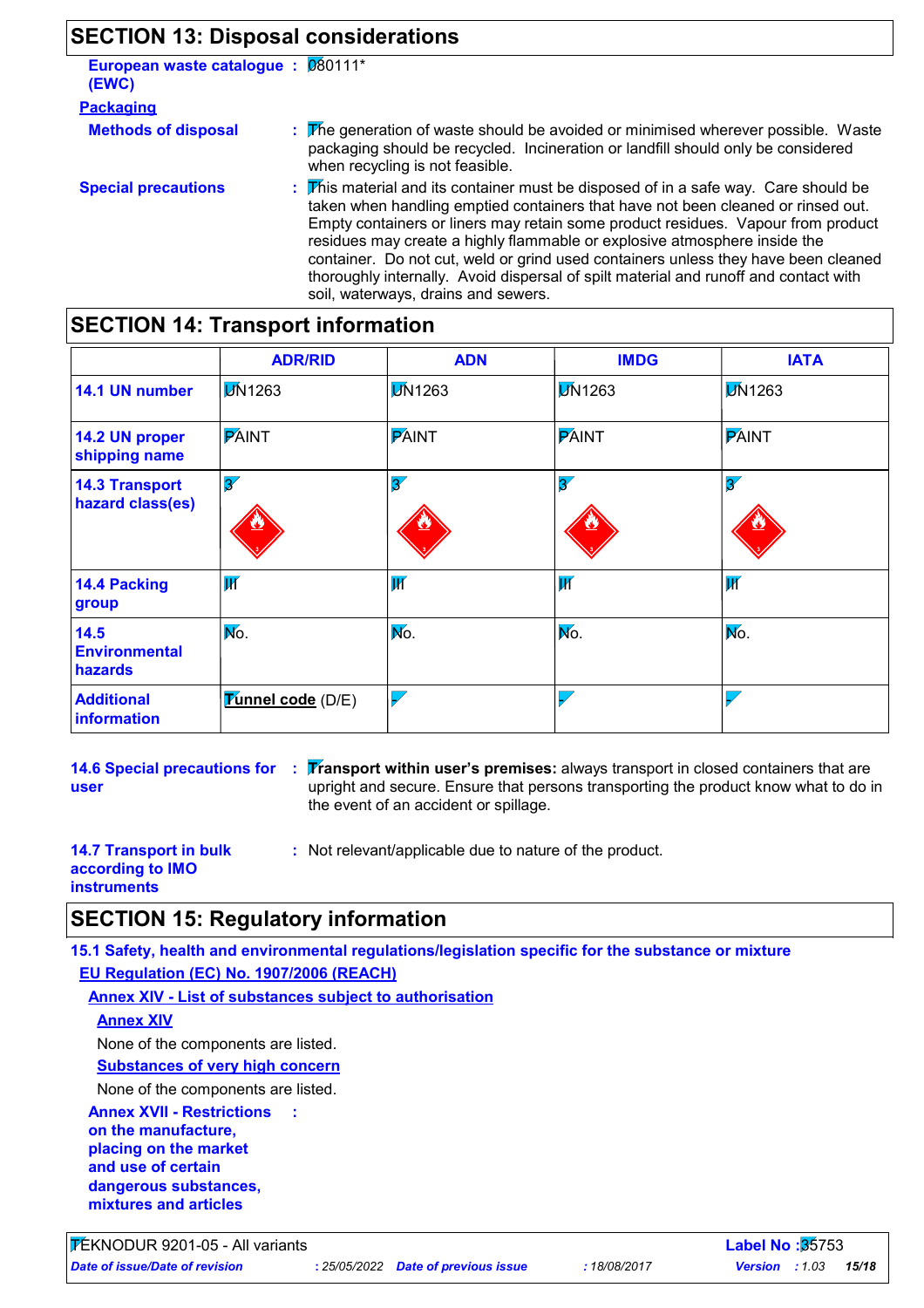### **SECTION 15: Regulatory information**

### **Other EU regulations**

**Europe inventory :** Not determined.

| <b>Product/ingredient name Carcinogenic</b>      | <b>effects</b> | <b>Mutagenic effects</b> | Developmental<br><b>effects</b> | <b>Fertility effects</b> |
|--------------------------------------------------|----------------|--------------------------|---------------------------------|--------------------------|
| <b>Toluene</b><br>2,3-epoxypropyl<br>neodecanoat |                | Not supported            |                                 |                          |

**Ozone depleting substances (1005/2009/EU)**

Not listed.

#### **Prior Informed Consent (PIC) (649/2012/EU)**

Not listed.

### **Seveso Directive**

This product is controlled under the Seveso Directive.

**Danger criteria**

**Category**

P<sub>5c</sub>

#### **International regulations**

**Chemical Weapon Convention List Schedules I, II & III Chemicals**

Not listed.

### **Montreal Protocol**

Not listed.

#### **Stockholm Convention on Persistent Organic Pollutants**

Not listed.

#### **Rotterdam Convention on Prior Informed Consent (PIC)**

Not listed.

#### **UNECE Aarhus Protocol on POPs and Heavy Metals**

Not listed.

| <b>15.2 Chemical safety</b> | : This product contains substances for which Chemical Safety Assessments are still |
|-----------------------------|------------------------------------------------------------------------------------|
| assessment                  | required.                                                                          |

### **SECTION 16: Other information**

|                                      | $\mathcal V$ Indicates information that has changed from previously issued version.                                                                                                                                                                                                                                                                                                                                                                         |
|--------------------------------------|-------------------------------------------------------------------------------------------------------------------------------------------------------------------------------------------------------------------------------------------------------------------------------------------------------------------------------------------------------------------------------------------------------------------------------------------------------------|
| <b>Abbreviations and</b><br>acronyms | $\therefore$ ATE = Acute Toxicity Estimate<br>CLP = Classification, Labelling and Packaging Regulation [Regulation (EC) No.<br>1272/2008]<br>DMEL = Derived Minimal Effect Level<br>DNEL = Derived No Effect Level<br>EUH statement = CLP-specific Hazard statement<br>PBT = Persistent, Bioaccumulative and Toxic<br>PNEC = Predicted No Effect Concentration<br><b>RRN = REACH Registration Number</b><br>vPvB = Very Persistent and Very Bioaccumulative |
|                                      |                                                                                                                                                                                                                                                                                                                                                                                                                                                             |

**Procedure used to derive the classification according to Regulation (EC) No. 1272/2008 [CLP/GHS]**